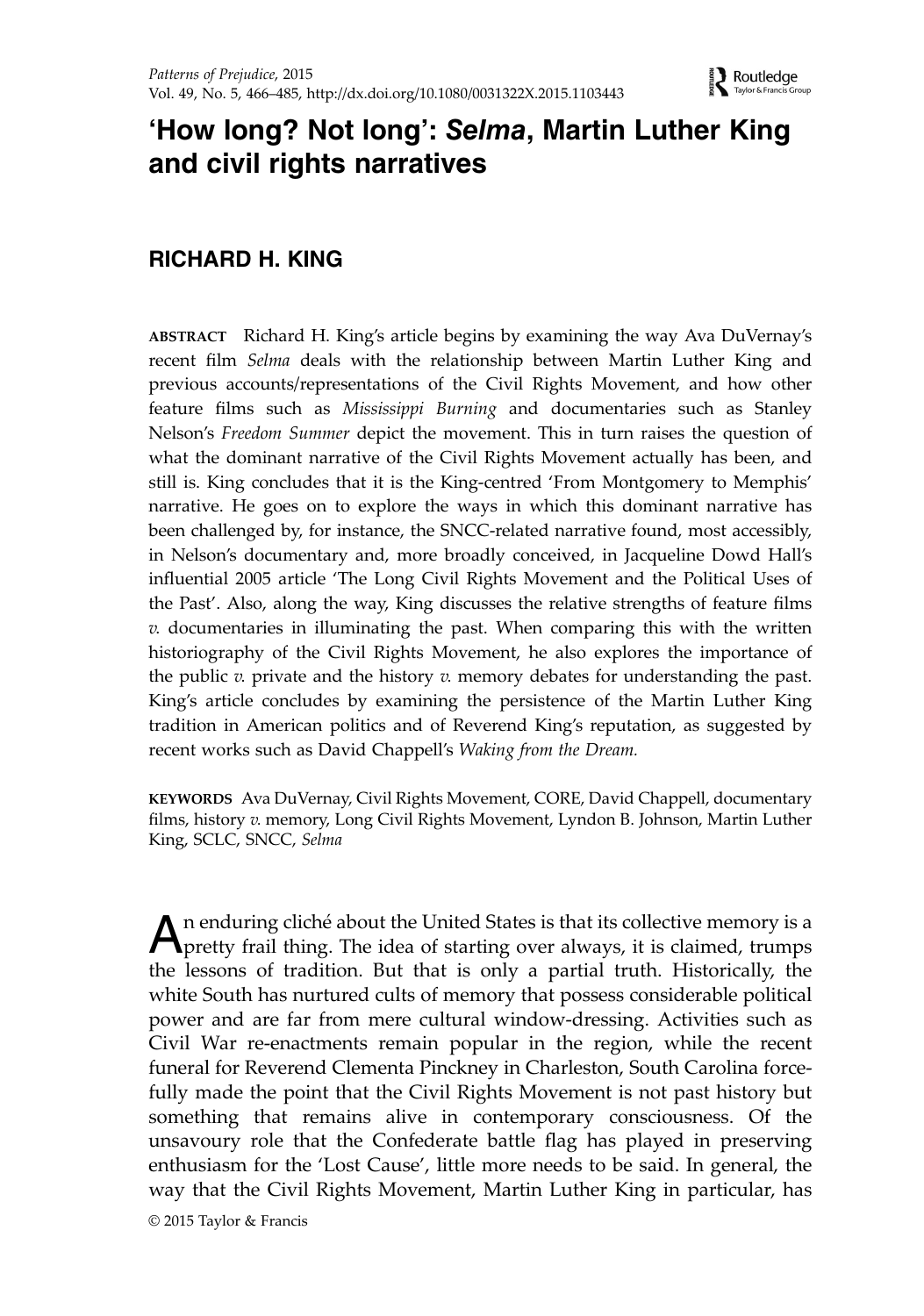been incorporated into the standard narrative of American political history is a remarkable testimony to the presence of the past in the present.<sup>1</sup>

2015 has been a year rich in reverberations from the racial past of the United States. It is no accident that the film Selma was released on 9 January 2015, since this year was also the fiftieth anniversary of the Voting Rights Act that President Lyndon Johnson signed into law in early August 1965, while the Civil War ended 150 years ago on 9 April 1865 and President Lincoln died from an assassin's bullet just under a week later, on 14 April. President Obama also journeyed to Selma, Alabama to deliver an address marking the fiftieth anniversary of 'Bloody Sunday' on 7 March 2015. On that day, fifty years earlier, civil rights marchers, mainly citizens of Selma, were beaten to the ground by Alabama state troopers as they retreated back across Edmund Pettus Bridge after having barely started their march to the state capital in Montgomery. Without the Selma campaign and the eventual march from Selma to Montgomery, there would have been no Voting Rights Act in August. Early in his campaigning for president, Obama spoke at Brown Chapel AME Church in Selma on 4 March 2007 to an audience full of ministers and other veterans of the movement and of the 1965 march. Finally, when Obama spoke in Selma on Bloody Sunday 2015, he had been invited there by former civil rights activist and now Congressman John Lewis of Georgia. Those who have seen the documentaries of the movement or Ava DuVernay's Selma (more of which shortly) will remember the young John Lewis, then chairman of SNCC (Student Non-Violent Coordinating Committee), as one of the two leaders of the first march across Edmund Pettus Bridge.<sup>2</sup> All the more appropriate, then, that Obama and Lewis returned to be the two featured speakers on Bloody Sunday 2015.

In light of all this, how do we assess DuVernay's new film Selma? Does it tell us anything new about Martin Luther King? And how does it fit into the various narratives of the movement in circulation? I emphasize 'various' here since, for most Americans of both races, the dominant narrative of the movement moves geographically, politically and symbolically from Montgomery (Alabama) to Memphis (Tennessee), from the sudden appearance on the public stage of a twenty-nine-year-old black Baptist minister to lead a bus boycott in December 1955 to his assassination at the Lorraine Motel in April of 1968. Yet historically this King-centred narrative has never gone unchallenged, especially from the black college students and communitybased organizations that constituted another wing of the movement that emphasized the importance of SNCC and CORE (Congress of Racial

- 1 Under a certain amount of pressure, President Ronald Reagan signed into law a bill making King's birthday a national holiday in 1983. See David L. Chappell, Waking from the Dream: The Struggle for Civil Rights in the Shadow of Martin Luther King, Jr (New York: Random House 2014), chap. 4, 91–123.
- 2 Selma, dir. Ava DuVernay, 2014, UK release 6 February 2015. For Obama's first Selma speech, see David Remnick, 'Prologue: the Joshua generation', in David Remnick, The Bridge: The Life and Rise of Barack Obama (London: Picador 2010), 3–25.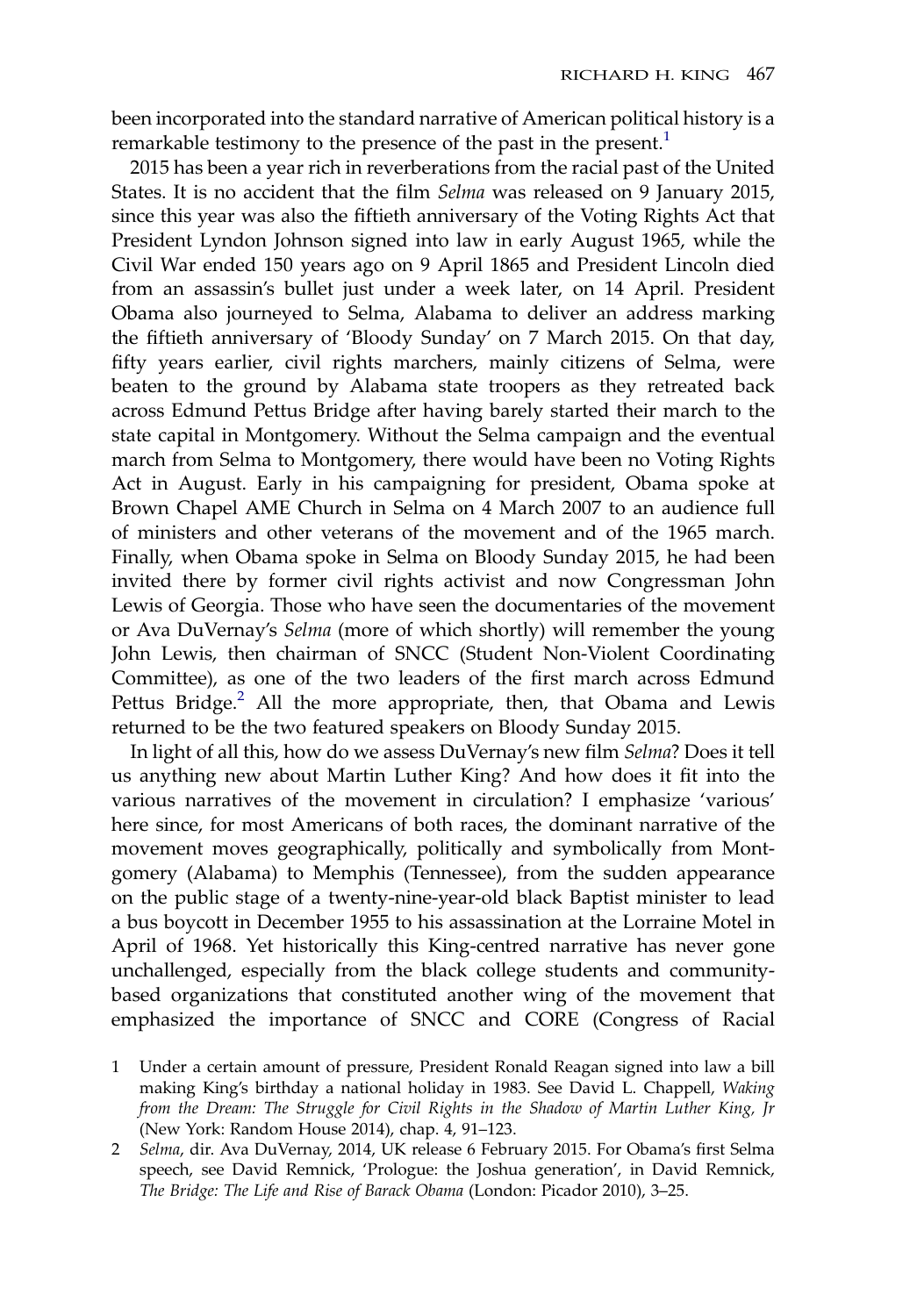Equality). More recently, historian Jacqueline Dowd Hall's influential article 'The Long Civil Rights Movement and the Political Uses of the Past' (2005) has also attracted no little attention, since it also challenges the King-centred version of the movement's history.<sup>3</sup> Specifically, then, does DuVernay's Selma help shed light on this historiographical dispute? Can a narrative 'feature' film do that sort of historical work? What are the relative strengths and weaknesses of such films and, say, documentaries? How does the Kingdominated narrative of the movement hold up and how important was his tradition in American politics after his assassination in April 1968?

### Selma/Selma

Hollywood has always had a problem with films about the Civil Rights Movement. Obviously, there has been a problem financing them. That is, how can they be made palatable to white southern audiences, in particular, and to white Americans, in general? In the case at hand, credit belongs to actor Brad Pitt and especially Oprah Winfrey for their financial aid making it possible for Ava Duvernay to make Selma. There are also, however, generic and artistic considerations. Hollywood directors know how to make war movies and murder mysteries, but not movies about racial lynchings or the process of organizing grassroots political movements in the rural and small-town South.<sup>4</sup> For example, British-born director Alan Parker's Mississippi Burning (1988) vividly captured the ominous atmosphere of white Mississippi during Freedom Summer in 1964. Its strongest suit is its verisimilitude in capturing the brooding sense of violence in the Magnolia state. Yet Parker and his scriptwriter Chris Gerolmo sacrificed the film's historical credibility by making two FBI agents the heroes of the film and failing to mention, much less explore, the work that the civil rights organizations (known under the umbrella term COFO) actually did.<sup>5</sup> Two FBI agents—played by Gene Hackman and Willem Dafoe—become law enforcement heroes who spearhead the effort, not to mention the black FBI man who we see intimidating witnesses to get information about the three missing civil rights workers. In fact, the FBI sent no African American agents to Mississippi, while to make the FBI

- 3 Jacqueline Dowd Hall, 'The Long Civil Rights Movement and the political uses of the past', Journal of American History, vol. 91, no. 4, 2005, 1233–65. For the early post-assassination years, I will be examining Chappell's Waking from the Dream later in this piece.
- 4 Historically, it has done somewhat better with labour organizing and protest. In recent memory, Norma Rae (1979) and Silkwood (1983) are two mainstream movies that stick in the mind.
- 5 COFO stands for Council of Federated Organizations, the name of the umbrella organization that coordinated civil rights activities in Mississippi between 1962 and 1965. It was constituted by the National Association for the Advancement of Colored People (NAACP), CORE and SNCC, with Martin Luther King and the Southern Christian Leadership Conference (SCLC) playing hardly any part.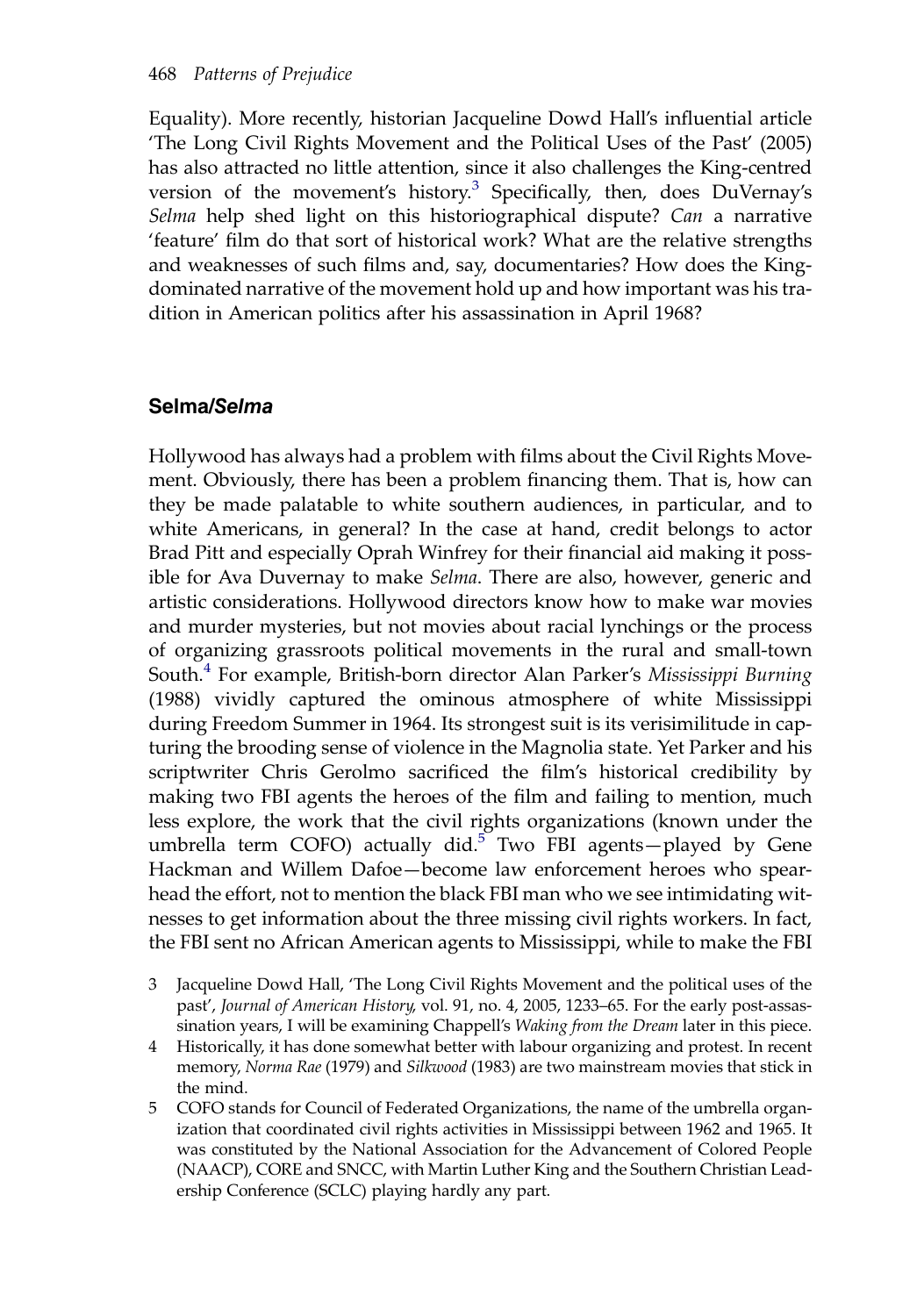itself the key organization in the Mississippi freedom struggle verges on the politically and morally grotesque. Perhaps Parker thought that it would have diverted too much from the narrative thrust of the film to suggest, much less show, that FBI director J. Edgar Hoover was an arch-enemy of the movement. (Perhaps Parker and company didn't really know this or consider it that important.) But Selma has no such qualms about showing Hoover out to get King and the movement generally.<sup>6</sup> It fits very comfortably into the standard, King-centred, Montgomery-to-Memphis narrative of the movement. In fact, the organizing and marching from Selma to Montgomery for voting rights was the last great success of the King-led movement.

Still, Selma has ignited a historical controversy. Professional historians (an overwhelmingly liberal lot) and political veterans of the time (of both races) have protested at the way that the film depicts the relationship between Martin Luther King and President Johnson in the half-year after the latter signed the Public Accommodations Act on 2 July 1964. As the film tells the story, Dr King's preference was for a strong voting rights bill and thus further public protests, marches and action outside of the normal political institutions, while President Johnson, less than a year in office, wanted to shift the focus to economic issues and thus also get people off the streets in order to calm things down. Many felt that it was time, as activist Bayard Rustin phrased it, to move 'from protest to politics'. Picketing, mass marches, freedom rides and sit-ins had been crucial in bringing the movement to where it was; but it was time, claimed Rustin, to pay more attention to changing public policy, particularly in the area of economic relief and recovery for poor Americans of all colours.<sup>7</sup> One of King's lieutenants (Andrew Young), former SNCC worker and later historian Julian Bond, Clifford Alexander, a black cabinet member under Johnson, and one of Johnson's closest advisors, Joseph Califano, have all claimed that DuVernay's film places way too much emphasis on the conflict between King and Johnson.<sup>8</sup> More seriously, Selma

- 6 For an overview of Mississippi Burning's relationship to the historical record, see Wayne King, 'Film; fact vs. fiction in Mississippi', New York Times, 4 December 1988. In Stanley Nelson's excellent documentary Freedom Summer, tapes from the Johnson White House allow us to hear Hoover say to President Johnson: 'She's a Communist', in reference to Rita Schwerner, the wife of one of the three missing civil rights workers; Johnson replies that she acted 'worst than a Communist' (Freedom Summer, dir. Stanley Nelson, Firelight Media (2014), 113 minutes). Season 1 of Henry Hampton's Eyes on the Prize contains six episodes including 'Mississippi: is this America? (1962–4)' and 'Bridge to freedom (1965)': Eyes on the Prize: America's Civil Rights Years 1954–1965, dir. Henry Hampton, Blackside Films (1987). See also James I. Deutsch's review of Selma in Journal of American History, vol. 102, no. 1, 2015, 321–2. Refreshingly, for historians, Deutsch concentrates on formal/technical issues and how they affect the substantive message of the film.
- 7 Bayard Rustin, 'From protest to politics: the future of the Civil Rights Movement', Commentary, vol. 39, no. 2, 1965.
- 8 Darryl Pinckney, 'Some different ways of looking at Selma', New York Review of Books, vol. 62, no. 3, 2015, 23–5 (23); Joseph A. Califano, Jr, 'The movie "Selma" has a glaring flaw', Washington Post, 26 December 2014.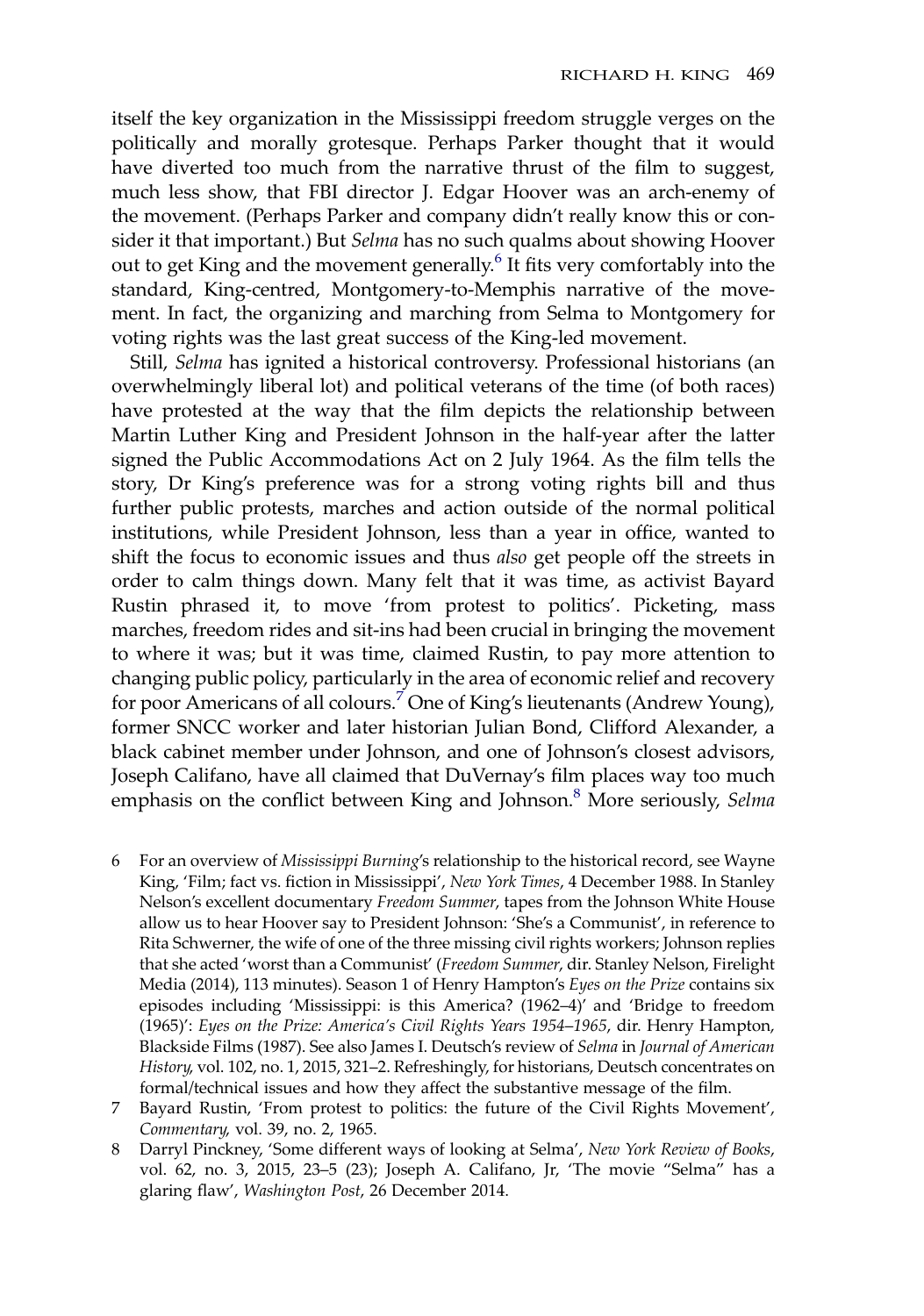also suggests that Johnson, frustrated by King's refusal to fall into line, gives Hoover the go-ahead to send incriminating evidence of King's extramarital activities to a number of national and regional newspapers, and to Coretta Scott King herself.

The problem is that the historiography of the movement and the testimony of those close to the situation fail to corroborate the story told in Selma. It was Attorney-General Bobby Kennedy who gave Hoover permission to tap King's phones, not LBJ. Moreover, civil rights historian David Garrow has noted that the decision to wiretap King and send the tapes out to the press (and to Coretta Scott King) was made in late 1964 and had no 'direct connection to Selma or to Johnson'.<sup>9</sup> Nor was there a major division of opinion between King and Johnson about legislative strategy after the summer of 1964. In short, they were allies not adversaries. Yet it is not at all implausible that there was tension between King and Johnson; nor does it speak ill of LBJ particularly. King and Johnson were two strong-willed political men, shown arguing forcefully with each other in a private meetings and communications. DuVernay shows King assertive in these confrontations, right up in LBJ's face with his demands. In fact, most people in the movement were suspicious of Johnson. He had a well-earned reputation as a wheeler-dealer, and many thought he was a typical 'cracker' (southern) politician. In addition, there was already growing unease with the deepening involvement in Vietnam. (The Johnson-supported Gulf of Tonkin resolution in the late summer of 1964 was partly responsible.) Most of all, Johnson had rejected the movement's argument against seating the regular white Mississippi delegation at the August 1964 Democratic Convention in Atlantic City, New Jersey. King was one of those who finally accepted the compromise Johnson offered on the issue, but no one in the movement was happy about it, including King. SNCC workers, almost to a man and women, were bitterly opposed to accepting the Atlantic City compromise that would have given the Mississippi Freedom Democratic Party only two seats in the delegation. So feelings were running high and disagreements were inevitable between the President and the movement.<sup>10</sup> But the serious issue with regard to the film is that it *does* unfairly tarnish Johnson's reputation by suggesting that he was the one who gave Hoover the go-ahead to use the tapes against King and his wife.

'Ava DuVernay Didn't See the Reaction to Selma Coming'runs the title of one article on this controversy in the media. Overall, DuVernay claimed that her film was supposed to be about the African American people who were involved in the momentous events of the 1950s and 1960s. For her, it is

- 9 Alec Harrington, 'Selma vs. LBJ', First of the Month (online), February 2015, available on the First of the Month website at www.fi[rstofthemonth.org/archives/2015/02/in\\_1991\\_](http://www.firstofthemonth.org/archives/2015/02/in_1991_oliver.html) [oliver.html](http://www.firstofthemonth.org/archives/2015/02/in_1991_oliver.html) (viewed 21 September 2015). Surprisingly, Deutsch bypasses this issue entirely (see note 6), while, otherwise, making a good case for DuVernay's fairness to Johnson.
- 10 See also Freedom Summer for a documentary version of the Atlantic City dispute between Johnson and the Mississippi Freedom Democratic Party.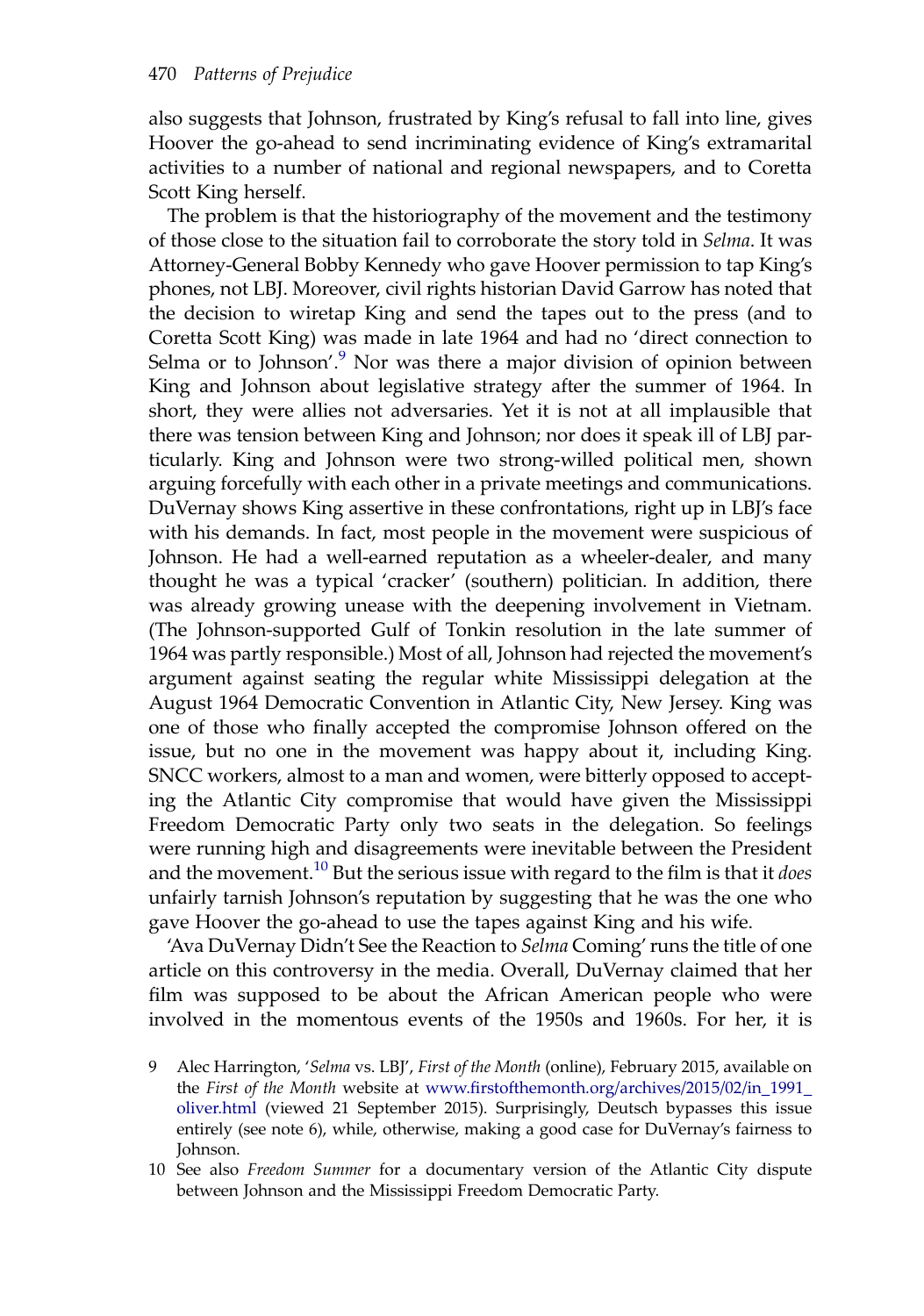neither Martin Luther King's nor Lyndon Johnson's film. But, she has admitted that she was more worried by the warts-and-all-portrait she drew of King than she was about her treatment of Johnson.<sup>11</sup> Her approach is one, she adds, that is 'not concerned with the minutiae of history'. What the movie represents (she noted to PBS NewsHour interviewer, Gwen Ifill) 'is the way I see it'. It is 'one vision' of Johnson but not the only one possible. In fact, DuVernay reports that she 'gets applause in most screenings'.<sup>12</sup>

She is not the only person, white or black, then or now, who has failed to respond with much sympathy to Lyndon Johnson. (Once, when Johnson complained to Dean Acheson that people didn't seem to like him, Acheson responded tartly: 'Mr President, you aren't very likable.') On the other hand, the importance of Robert Caro's great biography of Johnson, which now stands at four volumes, has been to deepen our understanding of Johnson and, for many, to increase their sympathy with him (though Caro's yet-to-appear last volume is the one in which Vietnam will be treated). The most bothersome thing in all this is that DuVernay doesn't seem to 'get' the objection to her treatment of Johnson. It's not a matter of her particular interpretation or personal preferences ('the way I see it'). On the interpretive level, her desire to avoid 'white-saviour' history is also understandable.<sup>13</sup> Where she goes wrong is in *inventing* an actual event-LBJ's phone call to FBI Director Hoover—to bolster her interpretation. To make things even murkier, the scene fades out before we hear Johnson speak to Hoover, so we don't know exactly what he's calling Hoover about, but the context definitely leads us to believe that he's giving Hoover the go-ahead to disseminate the tapes. It is hard to see this divergence from the record as just a matter of the 'minutiae of history'. Clearly much of what historians do is interpretive, trying to grasp and then construct a narrative of the overall meaning of historical events. But they are also concerned with, and responsible for, getting facts correct, including not making things up without labelling them as such. Of course, feature films such as Selma can emphasize matters of fact in ways that shape the meaning of its subject matter. Some historical films combine or omit characters for purposes of narrative efficiency or power. But inventing new facts to cast doubt on the reputation of a major historical figure pushes cinematic license beyond what should be allowed.

DuVernay comes to her director's role from a complex background. Originally from Southern California, her stepfather hailed from Hayneville, Alabama, to which she returned every summer when she was growing up. What neither she nor anyone else has mentioned is that Hayneville, the

- 11 Ava DuVernay interview with A. O. Scott, 'Ava DuVernay didn't see the reaction to "Selma" coming', New York Times Magazine, 15 February 2015.
- 12 Ava DuVernay interview with Gwen Ifill, broadcast on PBS NewsHour, 8 January 2015, available on YouTube at [www.youtube.com/watch?v=XmVZReyHa-M](http://www.youtube.com/watch?v=XmVZReyHa-M) (viewed 21 September 2015).

<sup>13</sup> Ava DuVernay interview with Gavin Edwards, 'We shall overcome: Ava DuVernay on making Selma', Rolling Stone, 5 January 2016.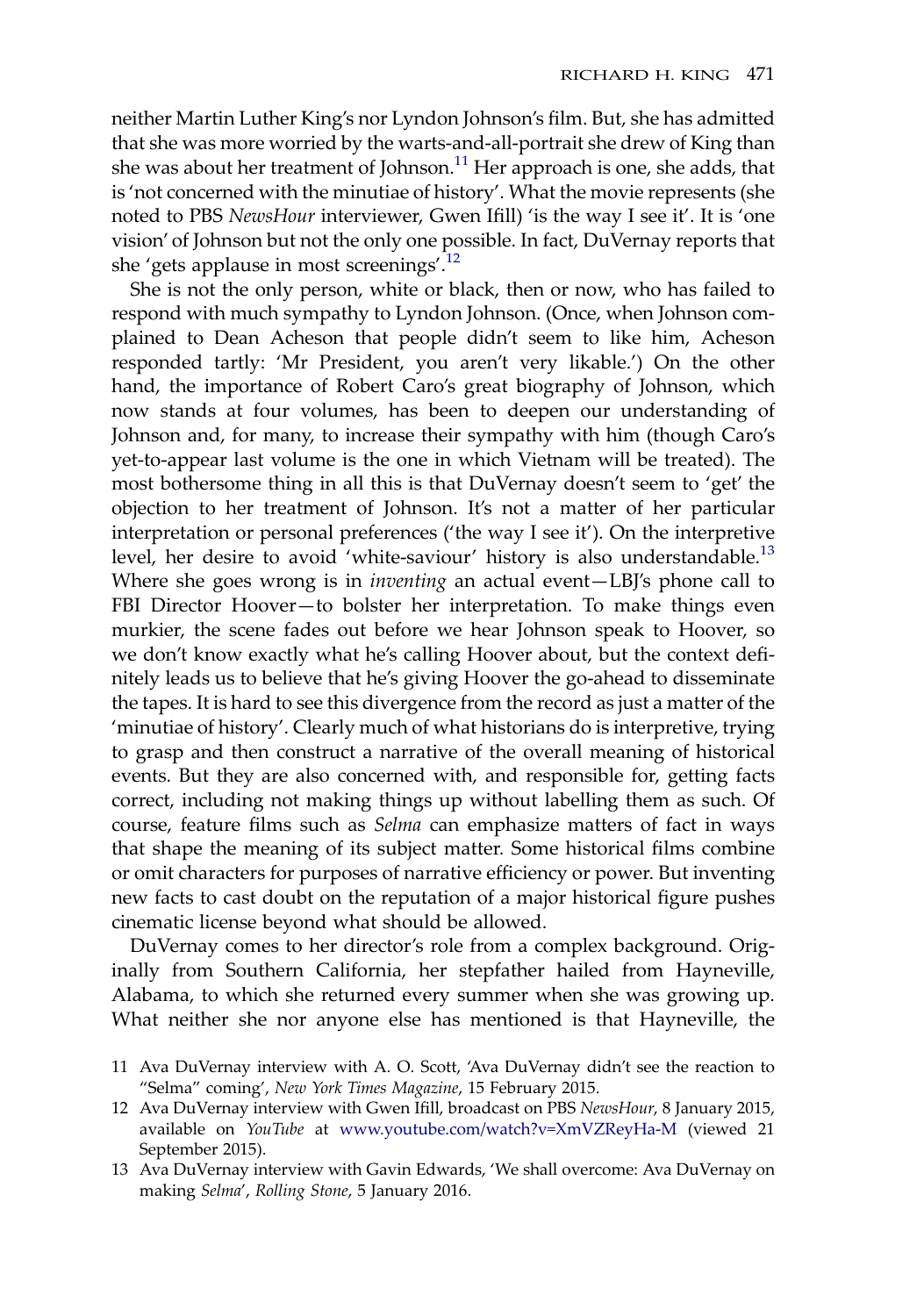county seat of the notorious Lowndes County ('Bloody Lowndes') adjoins Dallas County, of which Selma is the county seat. One salient fact: there were exactly no black voters registered to vote in Lowndes County in the summer of 1965, though African Americans made up 80 per cent of its population. The small town was the site of the cold-blooded murder on 20 August 1965 of a white civil rights worker, Jonathan Daniels, by local white man Tom Coleman. This was a mere two weeks after Johnson signed the Voting Rights Act. (Apparently, Daniels had earlier shared a jail cell with prominent SNCC activist Stokely Carmichael, who was powerfully affected by his friend's death.) But DuVernay's Selma never shows much interest in what SNCC was doing in Lowndes County, where her relatives lived. The film presents James Forman, the executive secretary of SNCC, as a sulky youth who initially refuses to participate in the King-led march. In fact, Forman was a year older than Martin Luther King. Ironically, Lewis's prominent role in the Selma campaign and the march to Montgomery, and his cooperation with King's SCLC (Southern Christian Leadership Conference) in this period, weakened his position in SNCC. Later, in early 1966, Stokely Carmichael succeeded Lewis as chair of SNCC and took the organization down the road to Black Power as an all-black organization. Parenthetically, SNCC eventually allowed its workers and organizers to participate in the march as individuals, something that Forman himself did. More explanation of this conflict between King's SCLC and SNCC might have been worked into the film. $^{14}$ 

What will audiences presented with a representation of the Selma campaign for the first time take away from Selma? It is a film that unfolds at a solemn, measured pace and is aware of its duty to educate its audience. DuVernay deserves considerable credit for expecting the movie's viewers to be interested in debates about strategy and tactics in the Selma campaign. With little fanfare, Malcolm X is shown briefly assuring Coretta Scott King that he is not there to disrupt the plans her husband has for the campaign. These touches contribute to the verisimilitude of the film, giving it the feel of authenticity that fictional films, with an historical interest, need to convey. One delightful scene shows King and his lieutenants having breakfast at a supporter's house in Selma just after they have arrived. It is one of the places where the film almost palpably relaxes. Those present are ribbing each other, playing

14 In Lowndes County, SNCC workers, who were trying to register and organize black voters, faced the constant possibility of death. This began in the autumn of 1965 when SNCC began organizing the (original short-lived) Black Panther Party, or the Lowndes County Freedom Organization, so that black voters could vote for BPP candidates, not for the regular Democratic Party ones in the primary elections. (The Alabama Democratic Party had a Whites-only policy for candidates in Black Belt counties like Lowndes.) For a brief history of SNCC and Lowndes County, see Rebecca Woodham, 'Lowndes County Freedom Organization', Encyclopedia of Alabama (online), 25 September 2008 (revised 29 November 2012), available at [www.](http://www.encyclopediaofalabama.org/article/h-1781) [encyclopediaofalabama.org/article/h-1781](http://www.encyclopediaofalabama.org/article/h-1781) ofalabama.org/article/h-1781 (viewed 21 September 2015); and Stokely Carmichael and Charles Hamilton, Black Power: The Politics of Liberation in America (New York: Vintage 1967), 98–121.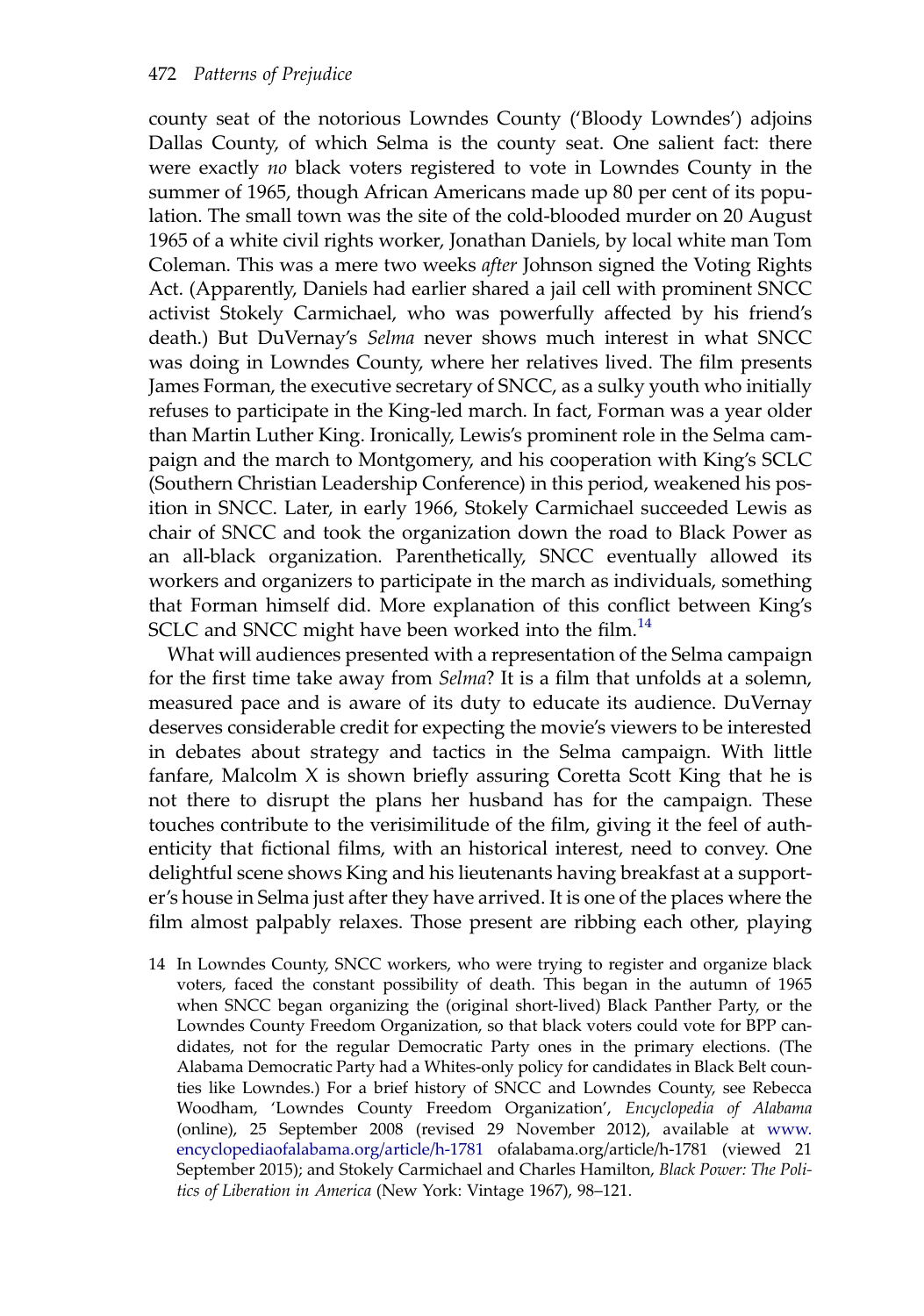things for laughs. King had a good sense of humour and didn't exude measured gravitas all the time. The meeting of the representatives of the various civil rights organizations after the second, aborted march also conveys a real sense of the tensions at work among the various personalities and different organizations involved in the Selma campaign. Still, the film can also seem stiffly acted and lacking a certain fluidity.

Moreover, Selma simply can't compete with the terrific documentaries of the movement such as Henry Hampton's Eyes on the Prize and Stanley Nelson's more recent documentaries depicting collective action.<sup>15</sup> That said, Selma's recreation of the state troopers' attack on the first marchers (on Bloody Sunday) is awful to see again and awfully well done. It manages to convey the claustrophobic panic of the marchers as they flee, blinded, through the haze of tear gas. At one point in the film, Coretta King speaks of the 'fog of death' hanging over the movement; the scene on the bridge is a cogent example of what she is talking about. But though the bridge scenes are powerful, the film's crowd scenes with Sheriff Jim Clark in downtown Selma palpably lack the aura of authenticity linked with newsreel footage that in turn contributes to the verisimilitude of the film. On the other hand, a documentary does not take us inside the home, much less into the bedroom. We have no newsreel footage of private moments when the subtleties of intimate exchanges are explored. That isn't what documentaries are 'for'. A documentary is concerned with learning the facts and circumstances about its subject matter that are then used to construct a broader historical narrative. But though it strives for factual truth and a convincing narrative, a documentary film generally doesn't strive for verisimilitude, the illusion of historical reality unfolding, so much as it tries to give us the truth about the building blocks of that historical story. In Selma, the scene in which Coretta and Martin listen to the tape Hoover's FBI has sent to her is uncomfortable, even for the viewer. Most of us know that he has been guilty of betraying his wife. When she asks him 'Do you love me?', he answers, 'Yes'. But her follow-up question, 'Do love me more than them?', puts him in a classic double-bind. An answer of either yes or no will confirm his infidelity. After a long pause, his answer is 'Yes'. We later learn that Martin and Coretta were estranged during part of the Selma crisis, but she returned to join him for the actual march. These scenes between them are acted—and directed—with great self-possession and the simulacrum of the real thing carries conviction.

A final comment about authenticity/verisimilitude. Copyright law has allowed Steven Spielberg to buy the intellectual property rights to King's words from King's estate. As things now stand, King's exact words were not allowed to be used in the film. The puzzling thing is that the documents

<sup>15</sup> Eyes on the Prize: America's Civil Rights Years 1954–1965 (Season 1) and Eyes on the Prize: America at the Racial Crossroads 1965–1985 (Season 2), dir. Henry Hampton, Blackside Films (1987 and 1990, respectively).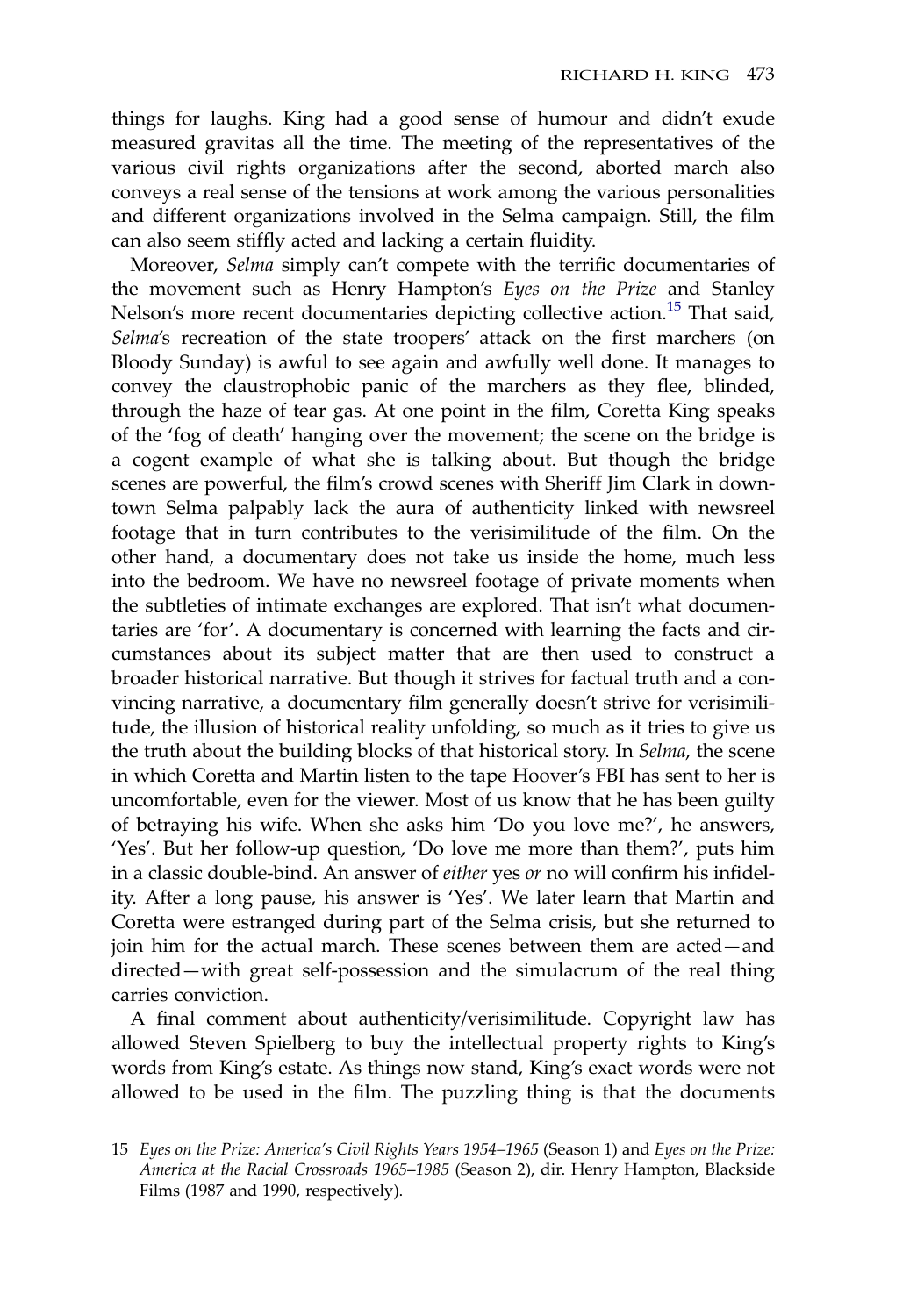containing those words are in the public domain and have been reproduced and cited in everything from student essays and term papers to scholarly books (including the title of this essay). Strangely, Darryl Pinckney in the New York Review of Books doesn't think this much matters, but it does. For example, 'Soon and very soon' is not a patch on 'How long? Not long', the motif/mantra King recited in his actual speech on the steps of the capital in Montgomery.<sup>16</sup> The film races through President Johnson's momentous speech to a joint session of Congress on March 1965 including his dramatic concluding lines: 'And we shall overcome.' But he is so obviously not speaking to a joint session of Congress in the US Capitol that the scene is practically thrown away. This is really a shame. The only time King's aides reported that they ever saw him cry was when he heard Johnson utter those now famous words. (I watched the speech on television in March 1965 and it was a real cold-chill moment when we saw and heard Johnson's east Texas accent pronouncing those four magic words.) But, as it now stands in Selma, this whole episode has a low-rent, low-budget feel to it. There is no moral or historical justification for the restriction on the use of King's own words in feature films or documentaries.

#### Challenges to the standard civil rights narrative

Even during the movement years, there were conflicting narratives about how the Civil Rights Movement should be understood. Already, the dominant narrative tended to make Martin Luther King its central figure, with movement goals being, first, the end of the Jim Crow system, that is, equal civil, social and political rights and, after 1965, social and economic justice. DuVernay's narrative of the movement may have eliminated the white saviour, but it tacitly proposes the need for a black one in the person of Martin Luther King. Yet others, often associated with SNCC and CORE, argued that the King tradition diminished the importance of community organizing of a participatory nature, while equating community mobilization with turning out people for mass marches. For SNCC, the goal was to 'organize these communities to take care of their own lives', $17$  rather than departing the community before the new mood had taken root. There was also the feeling that King and the SCLC worked fairly closely with existing political institutions to accomplish its goals. More than SNCC or CORE, it was often in close touch with the White House, the Justice Department and even the FBI. The reason King turned his marchers around on the second attempt to march to Montgomery, as shown in *Selma*, was his agreement not to violate the *federal* court injunction against marching until that injunction (issued by Judge Frank Johnson) had

16 Pinckney, 'Some different ways of looking at Selma', 25; see also David Denby, 'Living history: "Selma" and "American Sniper"', New Yorker, 22 December 2014, 150–1.

17 Freedom Summer, dir. Nelson.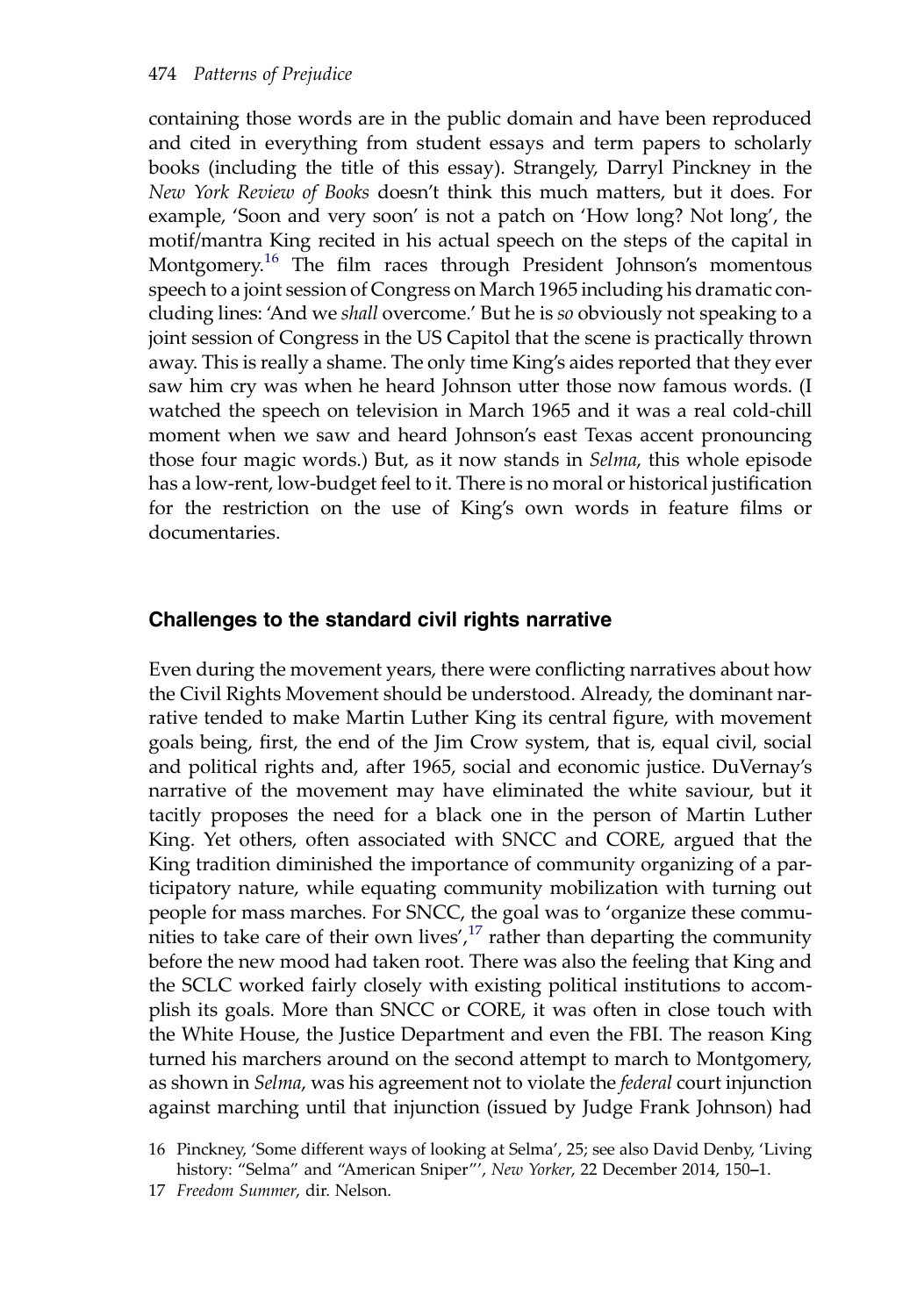been lifted. Selma shows brief conversations with one of the best of the Justice Department officials, John Doar.18

The closest thing to a King-figure on the SNCC side was Robert Parris Moses, whose leadership style was ostensibly anti-charismatic, everything that King's wasn't. He did not seek to speak for the Mississippi communities where COFO was active, but to mobilize communities around the issues they thought were most important. Leaders would be drawn from the 'local' people. Where non-violent direct action was the political theory informing the early SNCC, CORE and King's SCLC, many in SNCC increasingly considered non-violence to be a tactic not a philosophy, a means not an end in itself. SCLC was clearly a religiously oriented and a predominantly southern organization, while SNCC was a much more secular and, truth to tell, a much more northern-oriented organization. SNCC increasingly scorned mainstream institutions and embraced an explicitly racial politics after 1965. Though SNCC was more racially mixed than SCLC before 1966, it moved quite quickly to embrace what became known as 'Black Power' and abandon non-violence as a philosophy. Thus, by the mid-1960s, or even earlier, significant differences divided the movement.<sup>19</sup>

If the narrative arc of the King tradition runs from Montgomery to Memphis, the SNCC-led narrative begins with the Greensboro sit-ins of February 1960 and the organization of SNCC in April 1960 in Raleigh, North Carolina. It was then consolidated and expanded by the Freedom Rides campaigns in which Reverend James Lawson and the mostly black students from Nashville along with CORE organizers and workers played a central role. Early voter registration drives in Mississippi led to the Mississippi Summer Project of 1964, at the end of which the Mississippi Freedom Democratic Party challenged the credentials of the regular Mississippi delegation to the Democratic Convention in Atlantic City. Its last hurrah was the attempt to organize a Black Panther Party in Lowndes County, next door to Selma.<sup>20</sup>

One of the best ways to understand the emergence of the SNCC narrative of the Civil Rights Movement is to study Nelson's documentary, the anti-type of Parker's Mississippi Burning and a much needed complement to Selma. Both films, it should be emphasized, offer interpretations of the meaning of

- 18 See Raymond Arsenault, 'Lives: John Doar '44′, Princeton Alumni Weekly, 4 February 2015, available on the Princeton University website at [http://paw.princeton.edu/issues/](http://paw.princeton.edu/issues/2015/02/04/pages/0555/index.xml) [2015/02/04/pages/0555/index.xml](http://paw.princeton.edu/issues/2015/02/04/pages/0555/index.xml) (viewed 21 September 2015).
- 19 For a general history of SNCC, see Clayborne Carson, In Struggle: SNCC and the Black Awakening of the 1960s (Cambridge, MA: Harvard University Press 1981); for conversations with Robert Moses and Stokely Carmichael, see Robert Penn Warren, Who Speaks for the Negro? (New York: Random House 1965).
- 20 Raymond Arsenault, Freedom Riders: 1961 and the Struggle for Racial Justice (New York: Oxford University Press 2006) is the definitive study of the Freedom Riders, but also emphasizes the importance for the evolution of the Civil Rights Movement as a whole of the Freedom Rides. For an outstanding documentary that is largely based on Arsenault's study, see Freedom Riders, dir. Stanley Nelson, American Experience, DVD AMX62308 (2011).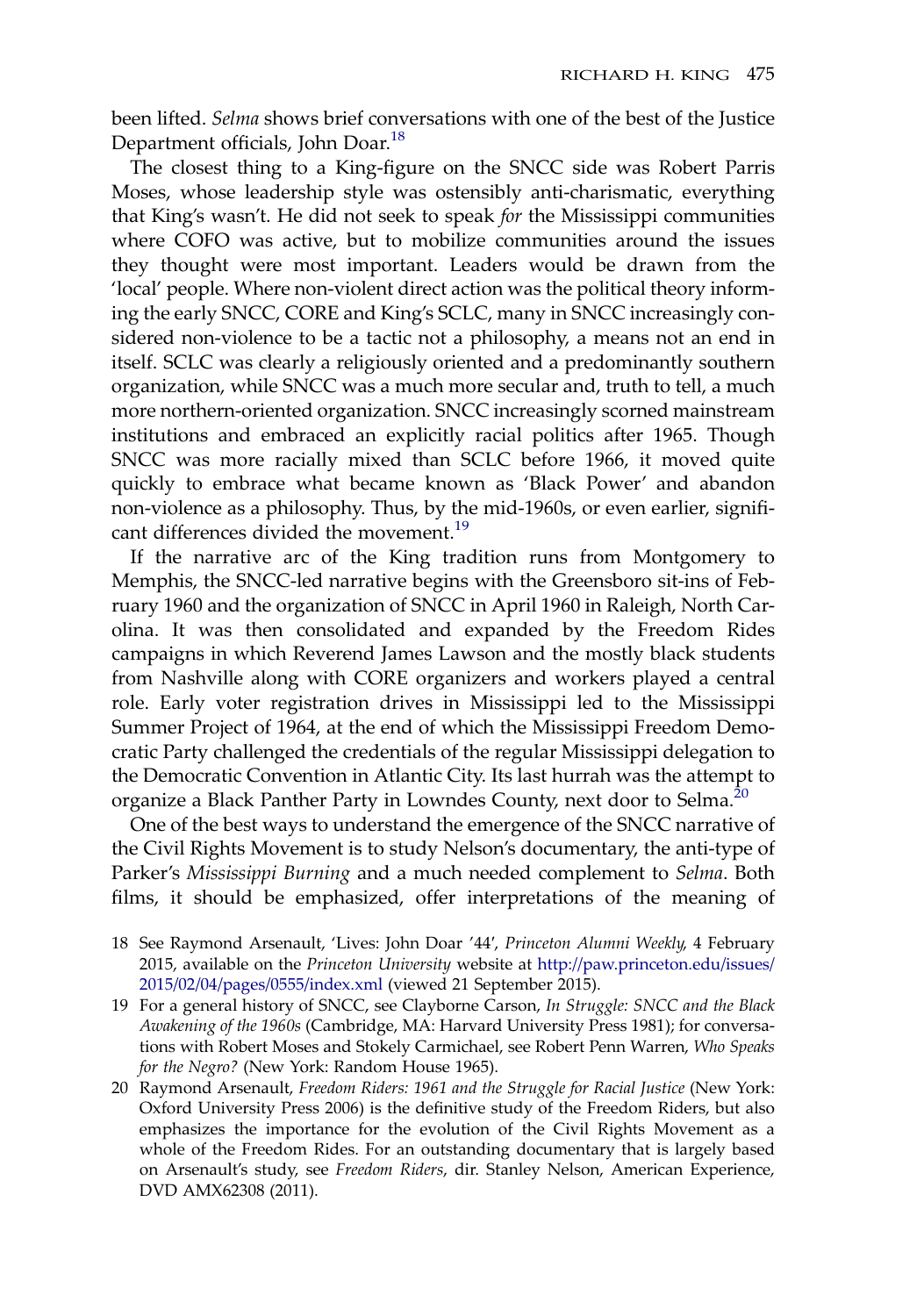Freedom Summer, when somewhere between 800 and 1,000 mainly white college students from the North descended on Mississippi for the summer. But where Parker's film omits almost everything about the movement, except its link with the missing (because murdered) civil rights workers, Nelson's documentary follows the Mississippi Summer Project as the volunteers gathered at a college campus in Oxford, Ohio where training sessions were held. The bulk of the film focuses on Mississippi itself, while the climax comes with the Democratic National Convention in Atlantic City. Nelson skilfully uses existing news and television footage, plus especially valuable interviews with volunteers, SNCC workers and local Mississippians, and plays these sources off against the pervasive anxiety among volunteers about the fate of James Chaney, Michael Schwerner and Mitchell Goodman, whose disappearance (and murder) on 21 June was announced in Ohio to volunteers, including Rita Schwerner. Where Parker's film goes for all the easy effects of violence and terror in the Mississippi night, Nelson's documentary operates according to another, more subtle and modulated, kind of dialogic, rather than narrative, verisimilitude. Remembered experiences are at the heart of Nelson's film. We see and hear Rita Schwerner, wife of Michael, being interviewed both in 1964 and much later when Nelson's documentary is being made. We learn about the very real doubts some black SNCC workers, such as Charlie Cobb, had about bringing white college students to Mississippi as volunteers. Some feared that 'white skin privilege' would intimidate the local black people in Mississippi but, instrumentally, the presence of young white people also guaranteed attention from white America if something happened to them. Robert Moses makes several appearances in Nelson's documentary, both as he was during Freedom Summer and as he is circa 2014. He talks about feeling considerable guilt about bringing young white students to Mississippi and the guilt, of course, became a reality. It is also interesting to note that Nelson's Freedom Summer includes almost nothing on Martin Luther King and the SCLC, since they played only a minimal role in Mississippi.<sup>21</sup>

But Nelson's documentary does incorporate a significant analytical dimension, something that feature films generally avoid for fear of being didactic. Where Mississippi Burning and Selma are judged by the verisimilitude of the narrative they construct, documentaries can also not just use, but also literally incorporate, actual interviews and news footage to establish the aims and goals of, in this case, Freedom Summer. It is not an interruption to spend time on such matters. But feature films, that is, fictional films, are in no position to discover new or different 'facts of the matter'. Nor are they in the business of telling the truth about an experience, as opposed to creating a meaningful narrative of that experience: one aims, first, for verisimilitude and then, perhaps, for truth. When a director such as DuVernay talks of not

<sup>21</sup> King is shown briefly testifying before the Credentials Committee at the Democratic Convention, but nothing more.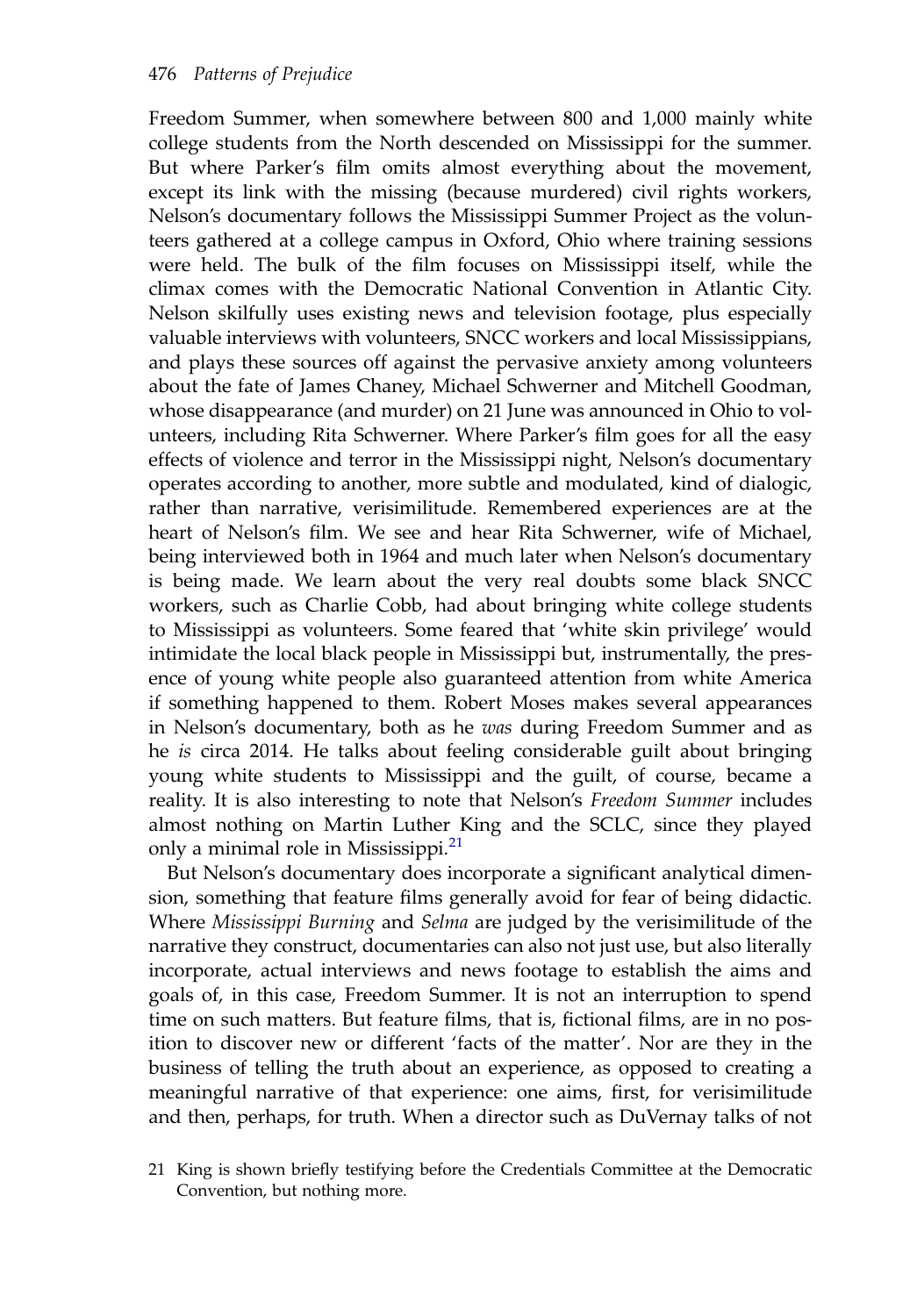being bothered by 'minutiae', she fails to recognize the need for both an interpretive and a factual dimension in constructing a narrative of the past. In sum, narratives have interpretive flexibility, as witness the dispute between the King-centred and the community-centred accounts of the movement; but they also must work within a certain framework of facts.

Beyond that, the analytical component of Freedom Summer helps create a deeper and fuller understanding of the Civil Rights Movement. Nelson's film contends that there were three aspects to Mississippi Freedom Summer. The first was to organize and register black voters in Mississippi. A second and more innovative aspect was to start Freedom Schools, where young black people in the hamlets and small towns of the state could study and discuss Mississippi and black history not in the regular public schools but in local community centres that were open in the summer. Finally, the third focus fell on the effort to organize the MFDP to challenge the regular, all white, Mississippi delegation to Atlantic City, a formidable task by any measure. What SNCC was doing in Lowndes County in 1965–6—voter registration and formation of the Black Panther Party—was a direct spin-off of Mississippi Freedom Summer.<sup>22</sup> With the documentary built on these three goals, it also takes on a momentum that builds to a climax; that is, it is not just feature films that create narratives.

In recent years, there has also been a powerful challenge to the dominant King-centred narrative from within the ranks of professional/academic scholars of African American history, Southern history and US history. Its radical orientation aligns it with the SNCC narrative of the movement to a degree, but it encompasses a greater time span and other political traditions. The source of this critique is University of North Carolina historian Jacqueline Dowd Hall's 2005 article 'The Long Civil Rights Movement and the Political Uses of the Past'.<sup>23</sup> Her substantial essay was published in the Journal of American History, and it bristled with footnotes and was crammed with references. Claiming that hers was a 'more progressive and truer story' of the Civil Rights Movement than the King-centred narrative,  $24$  the way she recalibrated the historical perspective can be seen in her contention that, for example, the origins of the movement lay not in the responses to the Supreme Court's Brown v. Board of Education decision in 1954 or the Montgomery bus boycott, but in

- 22 Classic works in this tradition of civil rights historiography are Charles M. Payne, I've Got the Light of Freedom: The Organizing Tradition and the Mississippi Freedom Struggle (Berkeley, Los Angeles and London: University of California Press 1995); and John Ditmer, Local People: The Struggle for Civil Rights in Mississippi (Champaign: University of Illinois Press 1995).
- 23 Hall, 'The Long Civil Rights Movement and the political uses of the past'. For an important response, see Erik Arnesen, 'Reconsidering the "Long Civil Rights Movement"', Historically Speaking, vol. 10, no. 2, 2009, 31–4. For a more recent article, focusing on the conflicting interpretations of the legal-constitutional aspects of the movement, see Tomiko Brown-Nagin, 'The civil rights canon', Yale Law Journal, vol. 123, no. 8, 2014, 2698–739.
- 24 Hall, 'The Long Civil Rights Movement and the political uses of the past', 1235.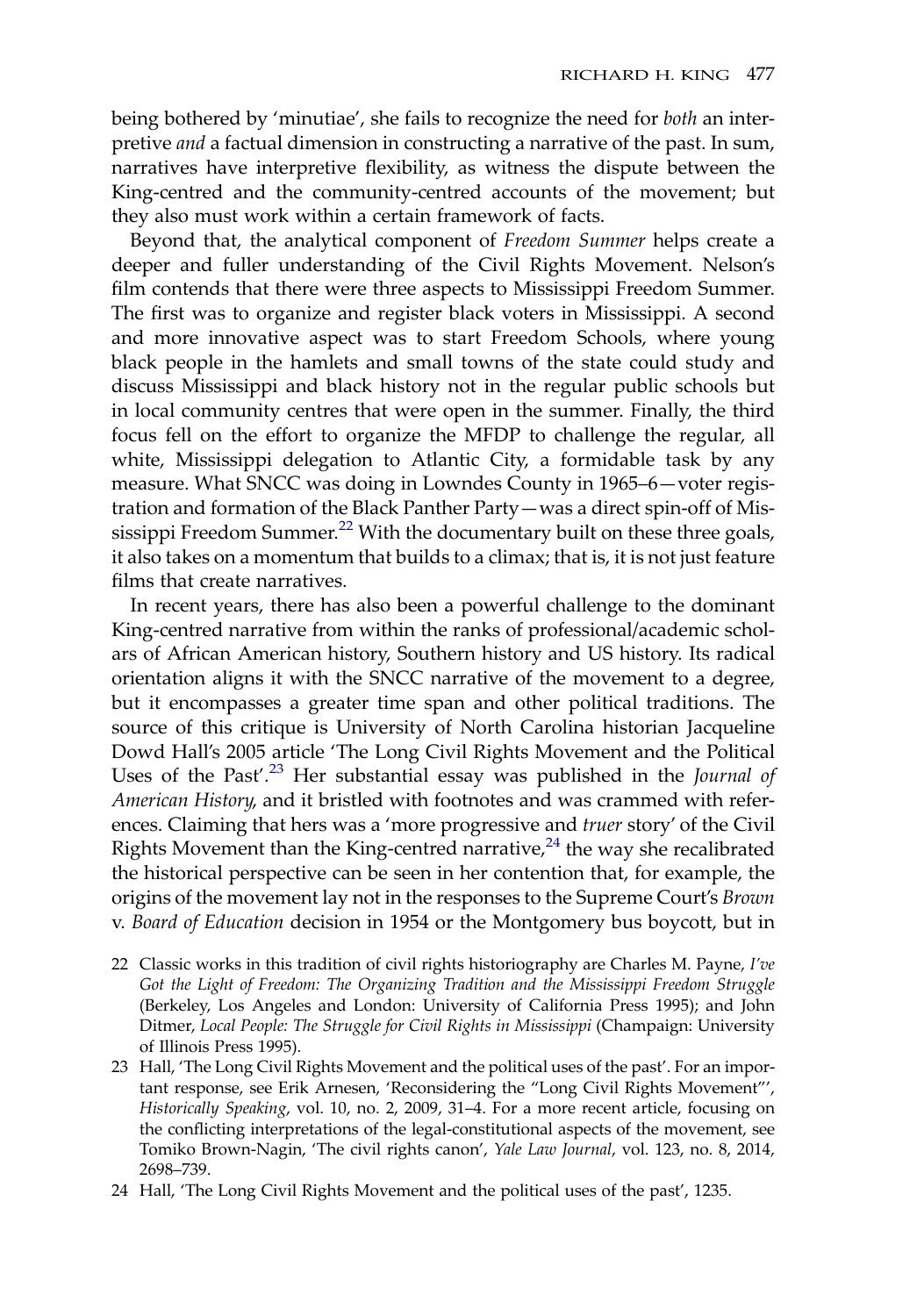the Popular Front liberalism and radicalism of the late 1930s and on into the Second World War.

After 1945, however, Hall contends that the nascent movement was stifled by a newly emergent political conservatism of anti-New Dealers and the red-baiting anti-Communists of the Cold War-to-be. In the post-war mood of ideological retrenchment, the labour movement and union organizing were branded as too radical and seen as vehicles of subversion rather than as mainstream reform.25 Thus, when the movement emerged in the mid-tolate 1950s, there was no secular labour movement to serve as an ally, not to mention the South's traditional hostility to unionism anyway. In the wake of the Brown decision, the white South gradually took a hard right turn into the Republican Party, what became known as 'white backlash'. By the late 1960s journalist Kevin Phillips could write of an 'emerging Republican majority' in the entire nation, the key to which was the movement of white Southerners from the Democratic to the Republican Party all over the nation.26 With suspicion of the power of the state and commitment to the free market growing apace in the 1970s, most governmental programmes to counter existing discrimination such as affirmative action, anti-discriminatory legislation and bussing came under sustained attack by conservatives. The emerging Republican majority became a reality with the election of Ronald Reagan in  $1980.<sup>27</sup>$ 

In general, Hall's article defined the movement not only as a southern phenomenon, but as a political development that emerged in response to the national spread of segregation with suburbanization in the post-Second World War boom years.<sup>28</sup> Her emphasis fell also on the economic goals of the movement, including King's late turn to radical social and economic change, rather than the achievement of full civil rights and the idea of the beloved community. Overall, King played a distinctly minor role in Hall's narrative of the Long Civil Rights Movement just as he did in the radical narrative based on the SNCC and CORE experience. By the 1970s, there was, Hall suggested, a set of interwoven political forces that was committed to reform in areas having to do with 'gender, class and race'. The result was a kind of 'movement of movements', a coalition that embraced by the marginalized in American life.<sup>29</sup> With this, Hall directly challenged the idea that the Civil Rights Movement went into steep decline after King's death when it moved out of the South. Beyond that, recent revisionist accounts, such as works by Thomas J. Sugrue, have emphasized the importance of a northern-oriented movement that had more union and secular radical support than the

25 Ibid.

- 27 Hall, 'The Long Civil Rights Movement and the political uses of the past', 1237.
- 28 Ibid., 1241–2. See also Thomas J. Sugrue, Sweet Land of Liberty: The Forgotten Struggle for Civil Rights in the North (New York: Random House 2008).
- 29 Ibid., 1235.

<sup>26</sup> Kevin P. Phillips, The Emerging Republican Majority (New Rochelle, NY: Arlington House 1969).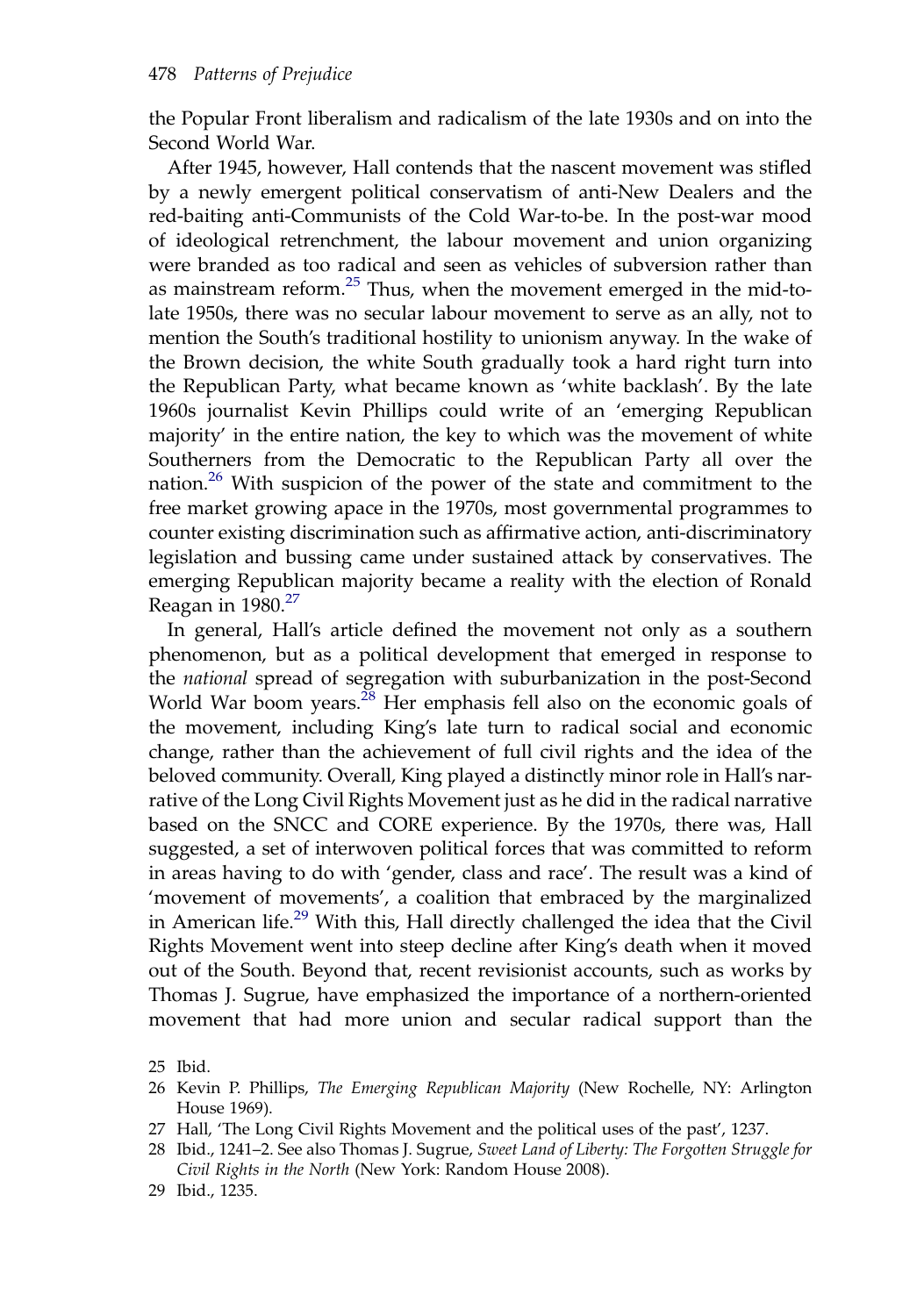movement in the South. Indeed, after the disillusionment of Atlantic City, several SNCC workers began looking to Africa and colonial liberation movements with considerable interest. In this geographically expanded version of the movement, Malcolm X sometimes replaced Martin Luther King as the symbolic and actual source of inspiration for the Freedom Struggle in the United States which was thereby linked to Third World independence movements.<sup>30</sup>

Hall's article has been the subject of much discussion, both pro and con. One commonly observed problem with the Long Civil Rights Movement thesis is that it confuses the idea of a 'movement' with that of a 'tradition'. For example, advisor to King and civil rights historian Vincent Harding, in his There Is a River (1981)—a volume concerned with establishing the historical credentials of a tradition by going back at least to the revolutionary era of the United States—referred to the 'Great Tradition of Black Protest' as roughly the same as the 'long black movement toward justice, equality and truth'.<sup>31</sup> But the tradition of anti-slavery and abolitionist protest, beginning with the Declaration of Independence, was the long-range historical and moral condition of possibility for the Civil Rights Movement, not the movement itself. As Erik Arnesen has insisted, the movement was a specific historical formation, constituted by a fairly uniform set of goals, proposed by a cluster of organizations and carried out by mass protests, organized movements and demonstrations with a fairly clear ending and beginning. Arnesen pinpoints the implications of Hall's thesis quite succinctly when he observes that Hall interpreted civil rights activity in the second half of the 1930s not just as a 'precursor' of the later Civil Rights Movement of the 1950s and 1960s but as 'its decisive first phase'. <sup>32</sup> Moreover, Hall's focus on the labour movement and the secular, economic-oriented policies of civil rights protest in the North particularly led her to minimize the startling, unexpected political mobilization of black Southerners, with roots in the southern black church and black communities. In fact, prior to the March on Washington in 1963, it is difficult to find any significant union involvement in the southern campaigns of the movement, though individuals such as E. D. Nixon in Montgomery, Ella Baker, who was a much revered advisor to SNCC, and Bayard Rustin, who organized the 1963 March and was a key advisor to King, were veterans of the union movement.<sup>33</sup> However, the experience of the movement in the South was that the white-controlled unions were little help at all in achieving movement goals.

- 30 Nikhil Pal Singh, Black Is a Country: Race and the Unfinished Struggle for Democracy (Cambridge, MA: Harvard University Press 2005) is an intellectual history of the Long Civil Rights Movement from a global perspective. Frantz Fanon's work was of particular importance to radicals in the Civil Rights Movement after the mid-1960s.
- 31 Vincent Harding, There Is a River: The Black Struggle for Freedom in America (San Diego, CA, New York and London: Harcourt Brace 1981), xx–xxi.
- 32 Arnesen, 'Reconsidering the "Long Civil Rights Movement"', 32.
- 33 Hall, 'The Long Civil Rights Movement and the political uses of the past', 1253.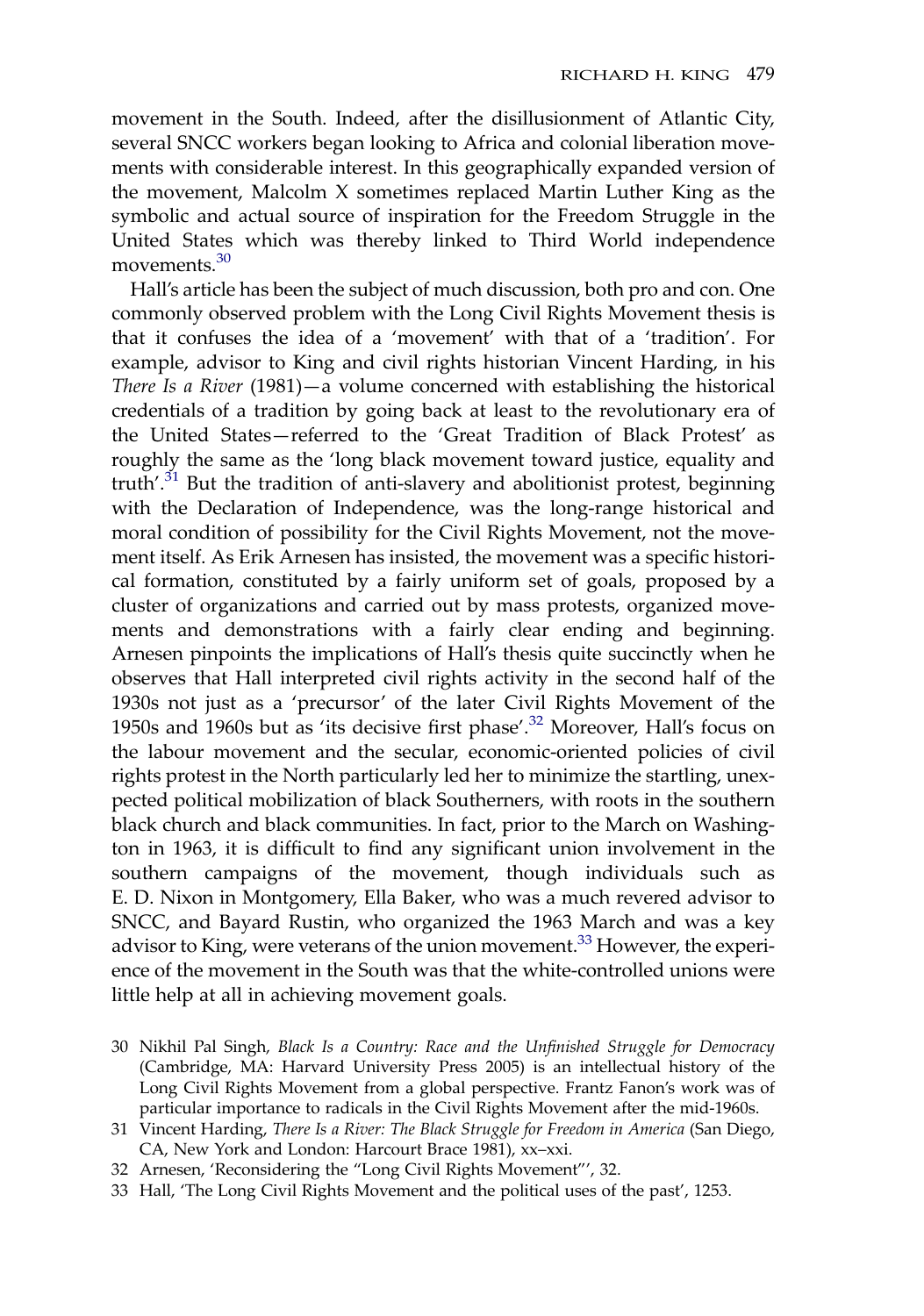Another related problem is that Hall's article all but contextualizes the southern Civil Rights Movement right out of existence. The genuinely new aspects of the movement of the 1950s and 1960s tend to be swallowed up by precursors and predecessors in the struggles of the 1930s, which were pretty far from the experience of most black Southerners who joined the movement. (It turns out that the left, as well as the right, is afraid of sudden breaks in history and the emergence of new forces, particularly when in this case they are religious in origin.) Beginning with Rosa Parks and the students who started the sit-ins in Greensboro, North Carolina, the challenges to the segregated southern order by black Southerners took pretty much everyone by surprise. In fact, the Civil Rights Movement revitalized a different conception of the political, one that emphasized participatory over representative politics. Bayard Rustin's famous article might have better been titled 'From Authentic Politics to Normalized Politics'. Put another way, the 'Great Tradition of Black Protest' and the 'Long Civil Rights Movement' were preconditions for the modern Civil Rights Movement, but they did not explain how and why it, led as it was by ministers of the gospel, propelled by mainly black students and involving black Southerners from all classes, emerged when it did or took the course that it did.

### 'What happens to a dream deferred?'

But, of course, things are never as neat as we might think. David Chappell's recent Waking from the Dream (2014), one of the first works to assess the political, as opposed to the protest, legacy of Martin Luther King, reflects elements of both the standard narrative and the Long Civil Rights Movement thesis. Chappell, a historian at the University of Oklahoma, is the author of an earlier volume on King and the movement called A Stone of Hope: Prophetic Religion and the Death of Jim Crow (2004).<sup>34</sup> A Stone of Hope identified the prophetic black Protestantism articulated by Martin Luther King, not the secular liberal rationalism of predominantly northern and mainly white liberals, as the intellectual bedrock of the movement. In theological terms, however, King's thinking was shaped not only by southern black Protestantism, but also by theologian Reinhold Niebuhr's work. Niebuhr's theology rejected the liberal Social Gospel movement, while emphasizing human limitation, a sense of sin and guilt, and the necessity of avoiding pride and selfrighteousness. Though King rejected Niebuhr's scepticism about non-violence (for the theologian, politics was 'about' power and coercion not 'soul force' or the 'beloved community'), he very much took to heart Niebuhr's critique of liberal optimism about human nature. Strangely, Jacqueline Dowd Hall's thesis makes practically no mention of the intellectual and cultural history

34 David L. Chappell, A Stone of Hope: Prophetic Religion and the Death of Jim Crow (Chapel Hill: University of North Carolina Press 2004); Chappell, Waking from the Dream.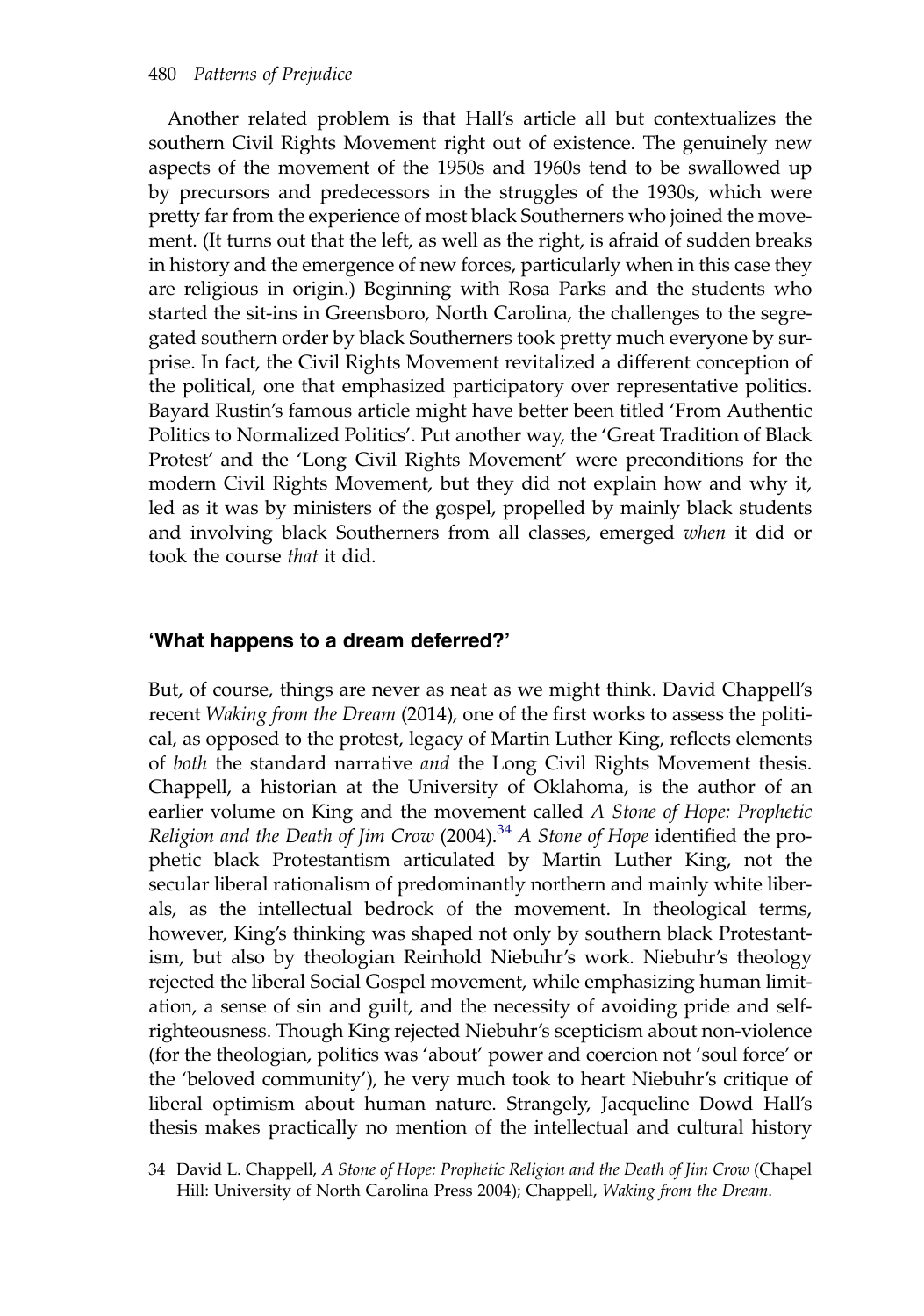of the movement, which is ironic considering the enormous role played by the black southern church (and church music) in the struggle for civil and political rights, not to mention the tradition of blues, jazz and popular music, and the importance of southern (and Great Migration) black writing and visual culture from the inter-war years on. In fact, Hall's vision of the movement is a prototypical example of the secular liberal political tradition with which, Chappell claims in A Stone of Hope, King was less than comfortable, even though his M. A. was from Crozer Seminary in Pennsylvania and his Ph.D. from Boston University.

But Waking from the Dream is a different kind of book from A Stone of Hope. It shifts from political concepts and theological visions to the fate of the King political tradition after his assassination in Memphis in 1968. Chappell's book thereby chimes quite well with Hall's rejection of the idea that there was no 'declension' or great falling off of the movement after King's death.<sup>35</sup> According to Chappell, King's dream was less deferred than we have thought. Rather, in the post-1960s period, the King tradition made the move that Bayard Rustin had urged from 'protest' to 'politics'. The result has been, according to Chappell, that King's legacy has become a permanent presence in national, state and local black politics, often in coalition with organized labour and/or working with and through the Congressional Black Caucus and other black political organizations. King's SCLC, along with figures such as Coretta Scott King and Jesse Jackson, did not 'just lengthen the story of civil rights, but broaden and deepen it'.<sup>36</sup> Indeed, the King tradition took on a more stable, institutional form that allowed it to cooperate with all sorts of interest groups and forces for change. No longer was it just an organization of black Southern Baptist ministers.

To make his point, Chappell devotes a chapter to the passage of the much too neglected Civil Rights Act of 1968, which outlawed discrimination in the American housing market. What its supporters hoped for was the prevention of 'white flight' (and also middle-class black flight) to the suburbs, and 'blockbusting' by real estate agents to change the racial composition of neighbourhoods. Though the bill was initially weakened by compromises, by the 1980s, it had been amended enough that it had real teeth. That this happened in the Reagan years shows that sectors of the former Civil Rights Movement had amassed a certain political clout within the system. Chappell also explores the several attempts in the early 1970s to put together a black coalition of forces at national conventions in Newark, New Jersey, Gary, Indiana and Little Rock, Arkansas. These coalitions were not based on the illusion of black unity (and the lure of black nationalism) as such; rather, they sought to create the more modest goal of a viable tradition of black political cooperation and to duplicate the electoral successes enjoyed by the election

<sup>35</sup> Hall, 'The Long Civil Rights Movement and the political uses of the past', 1254.

<sup>36</sup> Chappell, Waking from the Dream, xiii.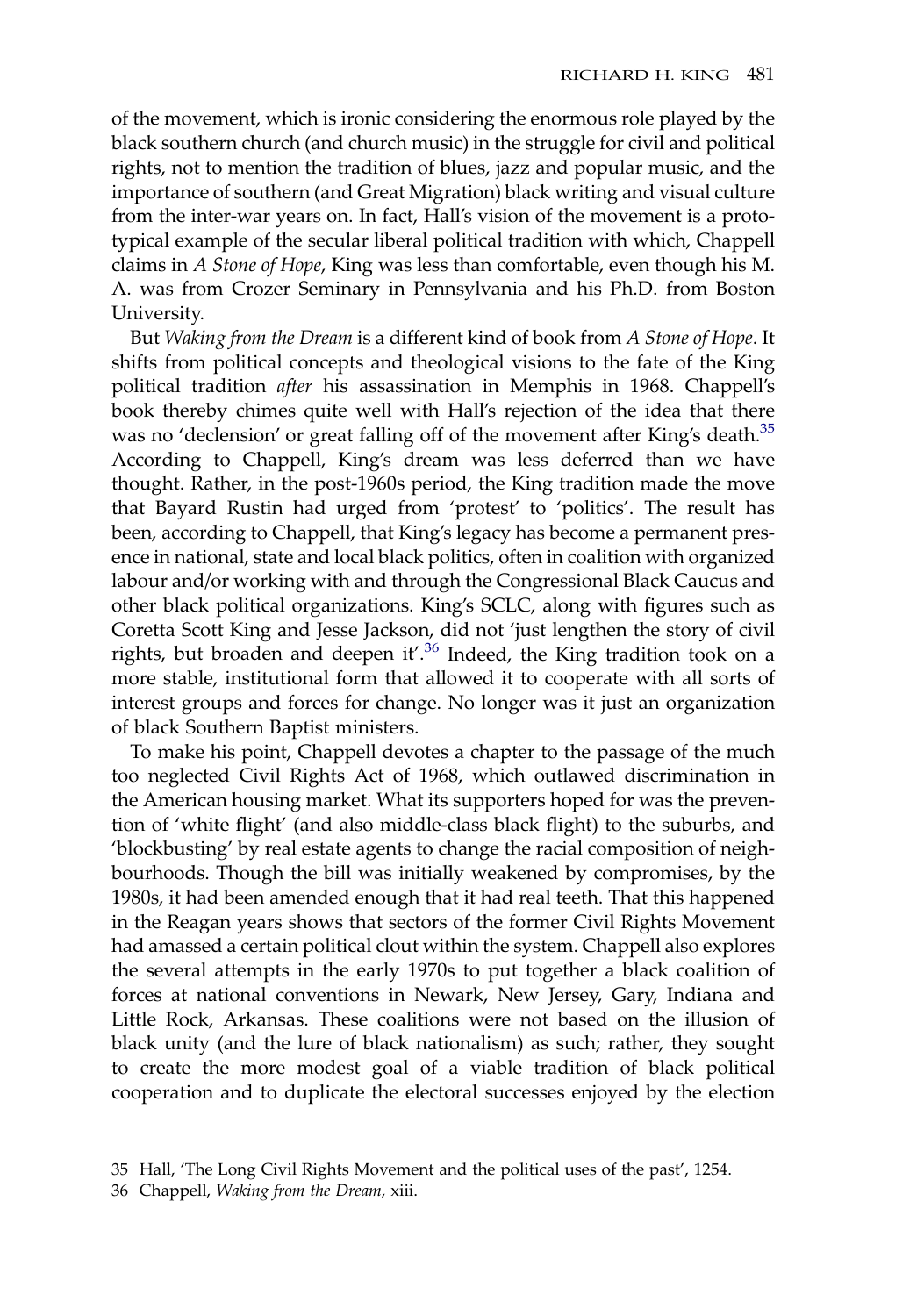of Carl Stokes and Richard Hatcher as the first black mayors of Cleveland and Gary, respectively, both having assumed office in January 1968.

Another chapter explores the efforts to pass the Humphrey-Hawkins Full Employment Bill in the 1970s. Chappell chose this campaign because it illustrates the way the King tradition addressed economic, and not just political and legal, issues. It sought guarantees of 'full employment' rather than concentrating its energies on efforts to strengthen affirmative action programmes, which were most helpful to the black middle class. Again, coalition-building brought African Americans together with organized labour and other minorities.<sup>37</sup> It is surprising that Chappell fails to spend more time assessing the earlier Poor People's Campaign, to which King was fully committed at the time of his assassination in the spring of 1968. At the time, Bayard Rustin urged King to drop the whole idea, but King went ahead with planning for the campaign. By all accounts, it was largely a failure, achieving very little of a tangible nature. What were its lessons? That a charismatic leader such as King was indispensable? That interracial campaigns, like the Poor People's Campaign, didn't actually work very well? Did it show the limits of inclusiveness in 1960s politics? Or what?

Chappell also tries to do full justice to the achievements, as well as the shortcomings, of Jesse Jackson's efforts. He gives the former King aide considerable credit for his efforts to promote black voter registration in the 1970s and 1980s. This helped prevent the ruling conservative coalition during the Reagan years from having its own way on everything. In addition, Jackson's presence in national politics, albeit grounded in a Chicago power-base, made possible the articulation of the political programme that derived from the King tradition. In the meantime, older SCLC stalwarts such as Ralph Abernathy and Joseph Lowery gradually disappeared from the scene, though the genuine involvement and effectiveness of Coretta Scott King in politics in the 1970s was much greater than many people might think. Chappell sums up the lessons of post-1960s black politics thusly: 'The American political system could be compelled to make gestures in black America's direction. But it was not going to yield the millennial sorts of changes it had yielded in 1964, 1965, and 1968.<sup>38</sup> Surprisingly, perhaps, the King tradition in black politics did not assume a supplicatory position in the Democratic Party, the main beneficiary of the entrance of black Americans into national politics. Rather, that tradition transformed the Democratic Party and also kept it from moving too far to the right. The New Deal and President Johnson's Great Society traditions had to make a place for the African American tradition rooted in the civil rights struggles of the 1960s. As white Southerners rallied to the Republican

<sup>37</sup> Ibid., 88.

<sup>38</sup> Ibid., 91. Chappell's analysis of post-King African American politics would have also been more convincing had he spent more time on two major issues that were also part of the black political 'project' in these years: bussing and affirmative action.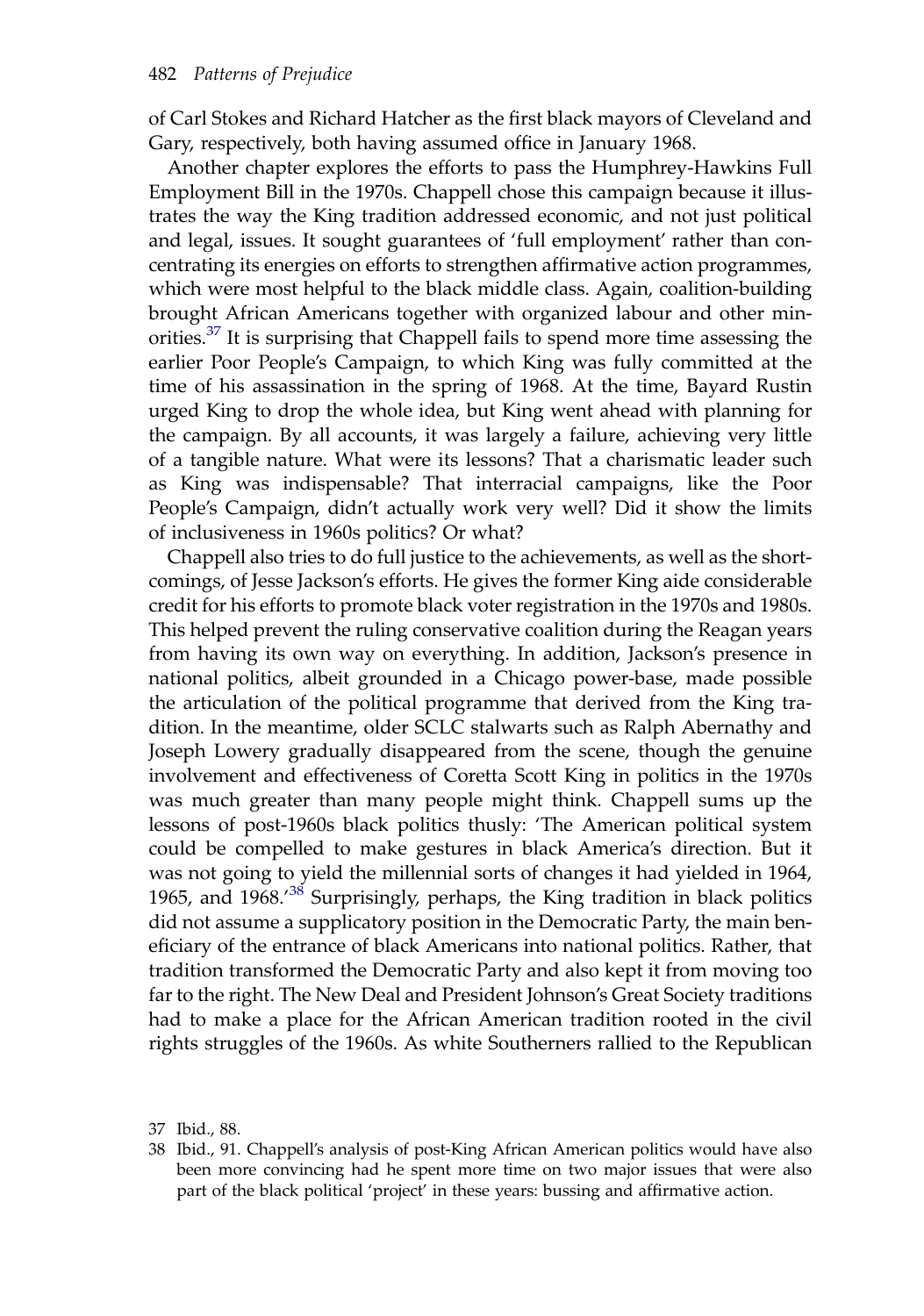Party, African Americans became one of the main partners in the Democratic coalition.

In some ways the most interesting chapters in Waking from the Dream take up questions of symbolic politics. For what and for whom did King stand? In the last third of the book, Chappell focuses on the question of Martin Luther King's character as revealed in two areas: 'personal morality', which is to say the question of King's extramarital affairs, and his 'intellectual honesty', as revealed in the discovery that he had plagiarized much of his Ph.D. dissertation in theology at Boston University. $3^3$  King's adultery was an open secret by the 1970s, but the discovery of plagiarism came around 1990 and was much more unexpected, as Chappell notes. King's supporters quite understandably wanted to finesse these issues. For one thing, it made King's wish in his 'I Have a Dream' speech that his children be judged by the 'content of their character' and not the 'color of their skin' ring particularly hollow. More serious was the fact that King, as Chappell notes, refused to stop his extramarital liaisons, even when he knew they could endanger not only his reputation and his marriage, but also movement gains and future prospects. Chappell nicely captures the tortuous logic with which some defended King: his 'followers put him on a pedestal, and he needed to come down, for their sake'. According to this stance, King's affairs revealed his 'humanity', as though he had intended to make us feel better about ourselves by making us feel worse about him. But Chappell is not having any of this. 'The more natural point—that King recklessly and irresponsibly put his followers and his cause at risk with his selfish lack of restraint—was all but lost.' <sup>40</sup> This seems to me just right.

Also at issue here is the uncertain relationship between private and public morality. In general, it is not that there is no morality in politics; rather, most politics operates according to different principles than, say, a marriage. Commitment to the public good or a great public cause should be a concern of a political leader, but that very commitment may lead him to neglect the sphere of intimacy involving his wife and family, and vice versa. The marriage of Martin Luther and Coretta Scott King almost came to grief because of this split. There are no easy answers here, but clearly a leader's personal traits and behaviour can be relevant in considering his public achievement. In this case, King's therapeutic notion of sexuality (as good for mental health) could have damaged his public credibility. As already indicated, the film *Selma* faces this issue of the King marriage forthrightly and without pulling its punches.

On the matter of plagiarism, the case against King is undeniable. The conventions of ghostwriting and acknowledgements were fairly well established by the 1960s, but that sizable chunks of his doctoral dissertation were copied was clear evidence of intellectual malfeasance. Chappell also makes the important point here that King's 'intentions' in these matters have gone

39 Ibid., 161. 40 Ibid., 159.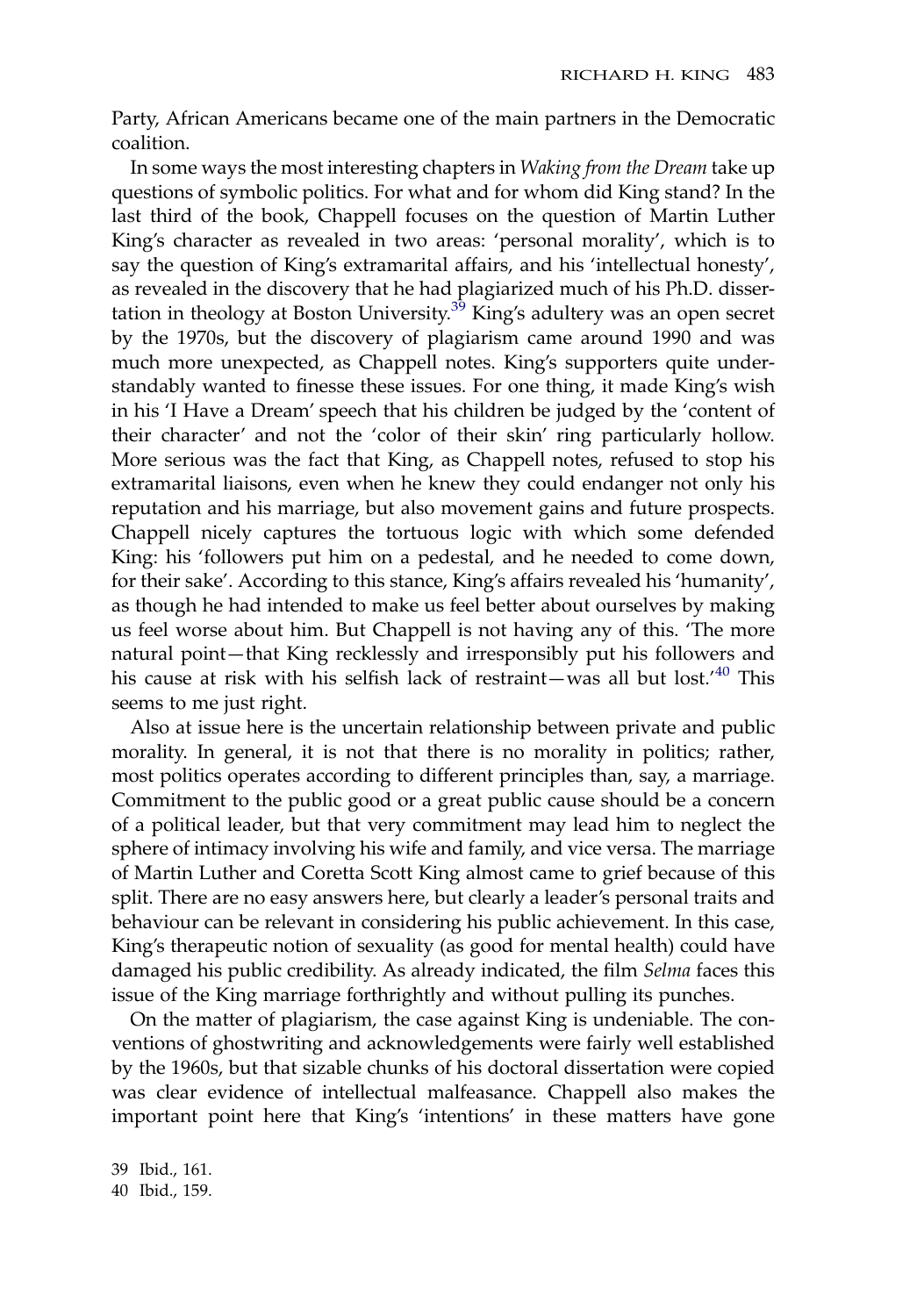undiscussed. Was he rushed to submit his dissertation on time? Did he think he was above the rules? Or did he forget to go back and acknowledge and/or paraphrase?<sup>41</sup> These are tricky questions but, as Chappell observes, the author of a dissertation knows how to avoid them if he is concerned to avoid the appearance, and the reality, of dishonesty.

The standard narrative of the Civil Rights Movement with its focus on a single figure like Martin Luther King is bound to worry about the character of the figure who occupies its moral centre. For a Hegelian or a Marxist narrative, or any narrative that emphasizes the importance of impersonal historical and social forces, a political leader's character, his/her sincerity or personal qualities, are of relatively little importance. Rather, it is his or her ability to read the historical setting, and to act in consonance with historical tendencies, that counts. But in a republican (civic humanist) or a liberal narrative, the tendency is to assume that the great leader has some special public virtue (for instance, commitment to the common good) and/or, in the case of liberalism, he or she has private virtues that make them suited to hold office (courage, honesty and so on). Americans worry about whether their president is untrustworthy as a leader, if he is untrustworthy as a husband and father, or if he fiddles his or her tax returns. Chappell clearly shares this worry. In fact, his treatment of the character issue is intellectually more interesting and complex than much of his analysis of King's politics or the politics of his followers. Finally, it was lucky that neither King's sexual morality nor his academic probity had become part of the public debate when the bill to make his birthday a national holiday came up for debate and was eventually passed in 1983.

Overall, Martin Luther King's reputation as a leader has survived the last half-century better than, for instance, John F. Kennedy's has. Selma solidifies, even augments, that reputation. Where Kennedy is condemned to be judged by his promise, King can be judged on his record as a public man and leader of a mass movement, aside from his record as a husband or scholar. For a time, it looked as though Malcolm X would replace King as the central figure in post-Second World War African American political history, but over time Malcolm's limitations, rather than his strengths, have become more apparent. In the 1960s, the participatory vision of grassroots politics advanced by SNCC and CORE seemed more authentically democratic than King's mass-march/mass-meeting model of popular participation. But SNCC failed to develop a stable organization that would nurture the vision or develop the policies that would perpetuate its radical tradition. By the mid-1960s, it had become obsessed with racial politics and drawn to ideologies of violence that foreclosed support from beyond the colour line as well as putting off many African Americans. More moderate SNCC figures such as Julian Bond and John Lewis drifted away from SNCC after the 1966 radical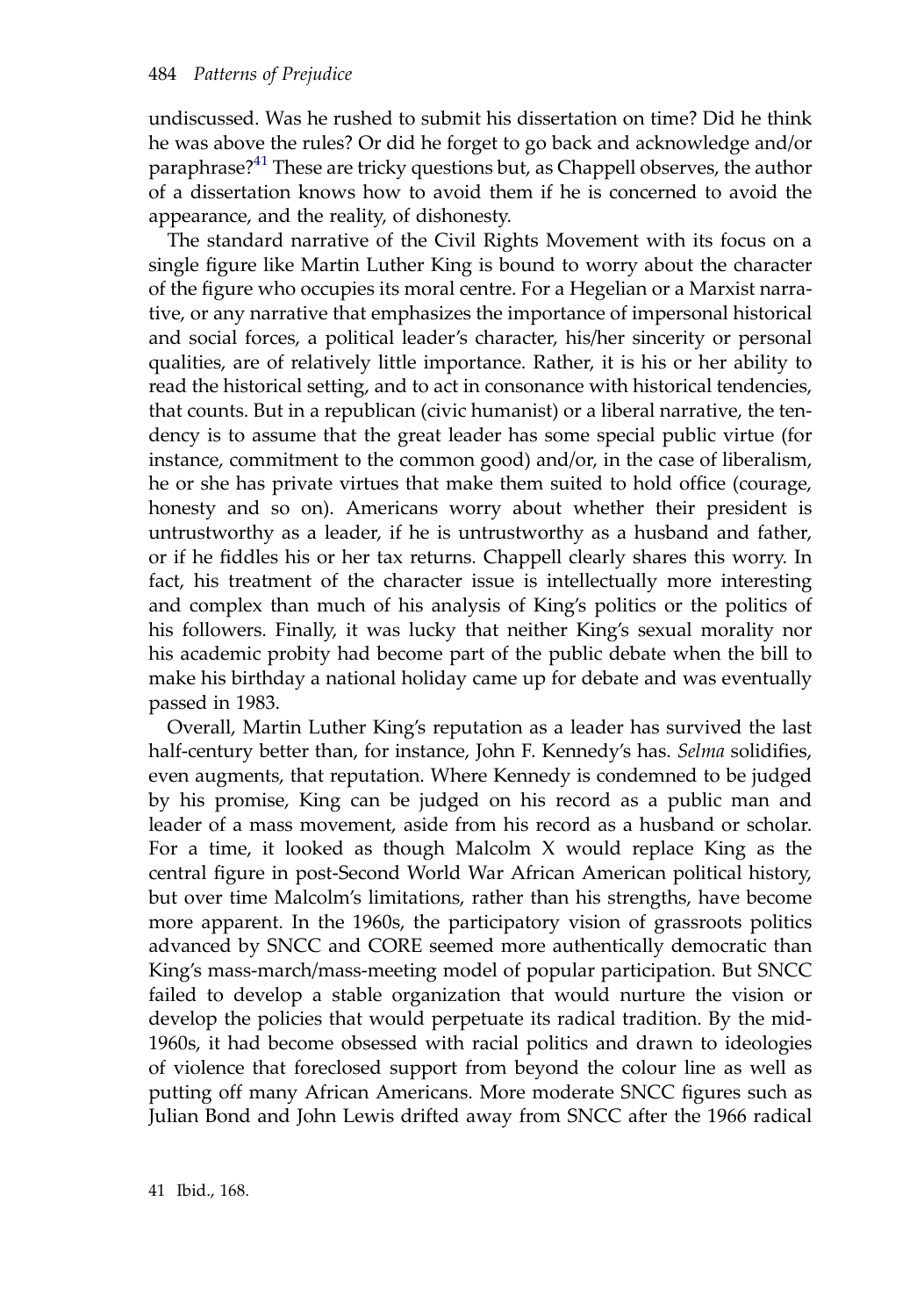housecleaning, but Stokely Carmichael was linked for a time with the Black Panther Party and then took up residence in Africa, changed his name to Kwame Turé and devoted his time to Pan-Africanism.<sup>42</sup> CORE leaders James Farmer and Floyd McKissick flirted for a time with the Republican Party, while Roy Innis was firmly in the black conservative camp by the 1990s.

In sum, the political tradition and culture Martin Luther King helped establish has endured in part because of its persistent engagement over the years with the major issues of the day. Not to mention his permanent contribution to the theory and practice of the American tradition of civil disobedience. These are lasting achievements, not symptoms of decline. Nevertheless, it is important that the rival narratives of the Civil Rights Movement—not just Montgomery-to-Memphis, but also Greensboro-to-Lowndes County and the Long Civil Rights Movement—not be forgotten, since they help keep the participatory dimension and the economic concerns of the movement alive, and make us remember that it was much more than the lengthened shadow of one man: Martin Luther King. Finally, whether fictional or documentary films will become indispensable in helping us understand the history or meaning of the Civil Rights Movement remains to be seen. Seeing may not always be believing but it can contribute mightily to historical understanding—though also to its opposite.

Richard H. King is Emeritus Professor of American and Canadian Studies at the University of Nottingham and Reviews Editor of Patterns of Prejudice. He is the author, most recently, of Arendt and America (University of Chicago 2015). Previous works include A Southern Renaissance: The Cultural Awakening of the American South, 1930–1955 (Oxford 1980), Civil Rights and the Idea of Freedom (Oxford 1992), Race, Culture and the Intellectuals, 1940–1970 (Johns Hopkins 2004) and (as editor) Obama and Race: History, Culture, Politics (Routledge 2012). Email: [Richard.King@nottingham.ac.uk](mailto:Richard.King@nottingham.ac.uk)

<sup>42</sup> See Randall L. Kennedy, 'Protesting too much: the trouble with Black Power revisionism', Boston Review, March/April 2015, available on the Boston Review website at [http://](http://bostonreview.net/books-ideas/randall-kennedy-protesting-too-much-black-power-revisionism) [bostonreview.net/books-ideas/randall-kennedy-protesting-too-much-black-power-revi](http://bostonreview.net/books-ideas/randall-kennedy-protesting-too-much-black-power-revisionism) [sionism](http://bostonreview.net/books-ideas/randall-kennedy-protesting-too-much-black-power-revisionism) (viewed 22 September 2015). Kennedy's point is that figures such as Malcolm X, Stokely Carmichael and Huey Newton tend to be ritually praised rather than critically analysed in recent histories and biographies.